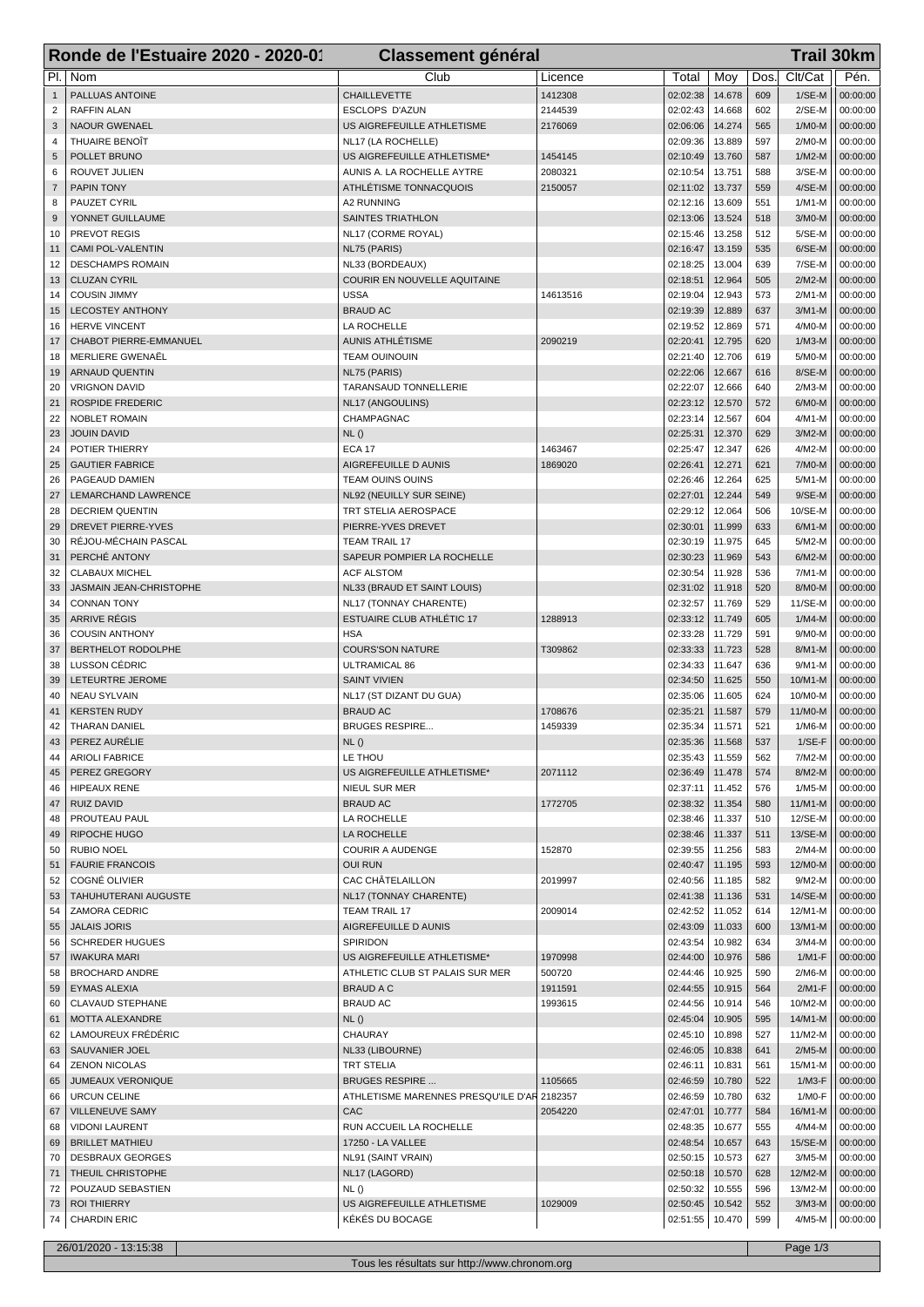| Clt/Cat<br>PI.<br>Nom<br>Club<br>Pén.<br>Moy<br>Dos.<br>Licence<br>Total<br><b>BASTIN NATHALIE</b><br><b>RUN ACCUEIL</b><br>02:51:57<br>10.468<br>545<br>$2/M3-F$<br>00:00:00<br>75<br>SARBONI AURÉLIEN<br>02:52:13<br>10.452<br>612<br>13/M0-M<br>00:00:00<br>76<br>NL17 (PUILBOREAU)<br>02:52:30<br>615<br><b>ZOUEIN ADONIS</b><br>ROCHEFORT ATHLÉTISME CLUB<br>10.435<br>14/M2-M<br>77<br>2185098<br>00:00:00<br><b>DESMIER ANNE-LISE</b><br>02:53:04<br>10.401<br>647<br>RUNNING CLUB ST MAIXENT<br>2/M0-F<br>00:00:00<br>78<br>02:53:42<br>79<br>LEBEAU JULIE<br>TRIATHLON CLUB SAUJONNAIS<br>10.363<br>504<br>$1/ES-F$<br>00:00:00<br>15/M2-M<br>DETCHERRY JULIEN<br><b>TEAM SKOLL</b><br>02:54:18<br>10.327<br>592<br>00:00:00<br>80<br>02:54:52<br>10.294<br><b>WIDMAIER PATRICK</b><br>NL33 (LE BOUSCAT)<br>635<br>$5/M4-M$<br>00:00:00<br>81<br>PALLUAS PHILIPPE<br>02:56:10<br>10.218<br>82<br><b>CHAILLEVETTE</b><br>2184589<br>610<br>4/M3-M<br>00:00:00<br>REINGPACH VALÉRIE<br>02:56:29<br>523<br>3/M0-F<br>US AIGREFEUILLE ATHLETISME<br>1640957<br>10.199<br>83<br>00:00:00<br>84<br><b>ENSELME PATRICE</b><br><b>SANTORUN</b><br>02:57:00<br>10.169<br>556<br>16/M2-M<br>00:00:00<br><b>MERCIER YOHANN</b><br><b>PISANY</b><br>02:57:55<br>10.117<br>14/M0-M<br>00:00:00<br>85<br>558<br>02:57:57<br>603<br>$6/M4-M$<br><b>BERNARDI PATRICK</b><br><b>STADIUM</b><br>10.115<br>00:00:00<br>86<br>10.046<br><b>ROBIN FRANCK</b><br>NL86 (MONTREUIL BONNIN)<br>02:59:11<br>560<br>15/M0-M<br>00:00:00<br>87<br>02:59:25<br>10.033<br>563<br><b>BROSSARD AURORE</b><br><b>COURS'SON NATURE</b><br>4/M0-F<br>00:00:00<br>88<br><b>CROOK NEVILLE</b><br>02:59:38<br>10.020<br>547<br>NL17 (LA JARRIE)<br>17/M1-M<br>00:00:00<br>89<br><b>FRANCOIS KÉVIN</b><br>NL17 (CHAILLEVETTE)<br>03:00:27<br>9.975<br>607<br>16/SE-M<br>00:00:00<br>90<br>03:01:00<br>RICHE JEAN-PASCAL<br>JEAN-PASCAL RICHE<br>9.945<br>513<br>$5/M3-M$<br>91<br>00:00:00<br>03:01:45<br>9.904<br>540<br>MACE JEAN-NICOLAS<br><b>COURS'SON NATURE</b><br>18/M1-M<br>00:00:00<br>92<br><b>GALLEGO GERALDINE</b><br>NL86 (MONTREUIL BONNIN)<br>03:02:21<br>9.871<br>5/M0-F<br>00:00:00<br>93<br>557<br>NOURRY STÉPHANE<br>03:03:07<br>9.830<br>17/SE-M<br>94<br>NL17 (ESNANDES)<br>644<br>00:00:00<br>03:03:07<br>PRIERE SAMUEL<br>OUIRUN LA ROCHELLE<br>9.830<br>577<br>16/M0-M<br>00:00:00<br>95<br>03:03:22<br>9.816<br>19/M1-M<br><b>FERNANDES PHILIPPE</b><br><b>OUIRUN LA ROCHELLE</b><br>569<br>00:00:00<br>96<br>03:04:01<br>9.782<br>LE QUEMENT SYLVAIN<br>ROCHEFORT TRIATHLON<br>B68223L<br>519<br>17/M0-M<br>00:00:00<br>97<br>03:06:04<br>9.674<br>538<br><b>BOURDY DAVID</b><br>20/M1-M<br>00:00:00<br>98<br>NL33 (BRAUD ET SAINT LOUIS)<br>9.596<br>YON VINCENT<br>SAPEURS POMPIERS MORTAGNE / GDE<br>03:07:35<br>613<br>$21/M1-M$<br>99<br>00:00:00<br>KÉKÉS DU BOCAGE<br>03:08:53<br>9.530<br>578<br><b>BOIRON SOPHIE</b><br>1/M4-F<br>00:00:00<br>100<br>03:08:54<br><b>GIMON KARINE</b><br><b>TEAM MATHA</b><br>9.529<br>622<br>3/M1-F<br>00:00:00<br>101<br>03:09:49<br>9.483<br>18/M0-M<br>102<br>ROBIN ALEXANDRE<br>US AIGREFEUILLE ATHLETISME<br>1854394<br>524<br>00:00:00<br>03:09:49<br><b>TRAQUET NICOLAS</b><br>9.483<br>544<br>22/M1-M<br>103<br>TRT STELIA<br>00:00:00<br>03:10:07<br>9.468<br>567<br><b>BOUFFIL ROMAIN</b><br>ATHLETISME OLERONAIS<br>1956691<br>19/M0-M<br>00:00:00<br>104<br>PAILLARD FAUSTINE<br>NL33 (SAINT JEAN D ILLAC)<br>03:10:13<br>9.463<br>$2/SE-F$<br>00:00:00<br>105<br>554<br>DRAPEAU SYLVETTE<br><b>RUN ACCUEIL</b><br>03:11:28<br>9.401<br>548<br>$1/M2-F$<br>00:00:00<br>106<br>FOULÉES VERTES LIBOURNE<br>9.296<br><b>FAYE THIERRY</b><br>03:13:38<br>526<br>$5/M5-M$<br>00:00:00<br>107<br>03:14:37<br>9.249<br>108<br><b>HOLLANDTS XAVIER</b><br>NL33 (CUBNEZAIS)<br>585<br>23/M1-M<br>00:00:00<br>$2/ES-F$<br>MORONVAL TIPHAINE<br>NL79 (NIORT)<br>03:16:08<br>9.177<br>601<br>109<br>00:00:00<br>GASS<br>998246<br>03:16:17<br>9.170<br><b>HARLY CLAIRE</b><br>631<br>3/SE-F<br>00:00:00<br>110<br><b>ZELIE FABIENNE</b><br>US AIGREFEUILLE ATHLETISME*<br>1052886<br>03:16:24<br>9.165<br>3/M3-F<br>00:00:00<br>111<br>568<br><b>RUN ACCUEIL</b><br>03:17:57<br>9.093<br><b>BRAUD CHARLOTTE</b><br>516<br>6/M0-F<br>00:00:00<br>112<br><b>FORILLERE LOUISE</b><br><b>FABB</b><br>1859021<br>03:17:58<br>9.092<br>648<br>$2/M2-F$<br>00:00:00<br>113<br><b>SUDRE OLIVIER</b><br>NL17 (L'HOUMEAU)<br>03:18:10<br>9.083<br>508<br>$6/M5-M$<br>00:00:00<br>114<br>9.082<br>MOYNAT CHRISTOPHE<br>NL17 (L?HOUMEAU)<br>03:18:11<br>507<br>20/M0-M<br>00:00:00<br>115<br><b>BAROUSSE ALEXIS</b><br>US AIGREFEUILLE ATHLÉTISME*<br>2202354<br>03:18:48<br>9.054<br>503<br>$6/M3-M$<br>00:00:00<br>116<br>DERUETTE LUCIE<br>TEAM TRAIL 17<br>117<br>03:20:53<br>8.960<br>501<br>$4/SE-F$<br>00:00:00<br>118   PLASSERAUD FRANCOISE<br><b>BRAUD AC</b><br>1362249<br>03:21:07<br>8.950<br>2/M4-F<br>00:00:00<br>611<br><b>ROUX NICOLAS</b><br>03:21:27<br>8.935<br>00:00:00<br>119<br><b>TEAM ROUNOUX</b><br>553<br>24/M1-M<br>03:27:00<br>120   AUVERGNAT MARYSE<br>NIEUL AIRPUR<br>8.696<br>575<br>1/M6-F<br>00:00:00<br>121   DAUNAS DANIEL<br>CA ST AGNANT<br>739301<br>03:27:36<br>8.671<br>566<br>$3/M6-M$<br>00:00:00<br>03:27:57<br><b>BOINOT WILFRIED</b><br>NL79 (AIGONDIGNE)<br>8.656<br>17/M2-M<br>00:00:00<br>122<br>646<br><b>DAVID LAURENT</b><br><b>OUIRUN LA ROCHELLE</b><br>03:27:58<br>8.655<br>514<br>18/M2-M<br>00:00:00<br>123<br>03:29:12<br>124   GUERRY CYRIL<br>NL17 (BREUIL-MAGNE)<br>8.604<br>623<br>19/M2-M<br>00:00:00<br>LE GUEN PHILIPPE<br><b>BERNEUIL</b><br>03:29:12<br>8.604<br>125<br>618<br>$7/M3-M$<br>00:00:00<br>03:30:03<br>126   GABORIEAU GRIGNON DELPHINE<br><b>AKROBITUM</b><br>2051411<br>8.569<br>608<br>4/M1-F<br>00:00:00<br>03:31:29<br>127   BOURON WILLIAM<br>NL17 (TONNAY-CHARENTE)<br>8.511<br>642<br>8/M3-M<br>00:00:00<br>03:34:46<br>128<br>KONIECZNY ANTOINE<br>NL33 (BLAYE)<br>8.381<br>594<br>21/M0-M<br>00:00:00<br>129   SILLARD MARY<br><b>BRAUD AC</b><br>2208483<br>03:35:56<br>8.336<br>581<br>7/M0-F<br>00:00:00<br>ECA17<br>1281508<br>03:35:56<br><b>GLEYZE STEPHANE</b><br>8.336<br>$9/M3-M$<br>00:00:00<br>130<br>617<br>131   FAURE XAVIER<br>OUIRUN LA ROCHELLE<br>03:42:26<br>8.092<br>20/M2-M<br>00:00:00<br>638<br>03:42:26<br>8/M0-F<br>132   BABIN CHRISTELLE<br><b>OUIRUN</b><br>8.092<br>589<br>00:00:00<br>133 AUZANNEAU VÉRONIQUE<br>LES 12-14 NIORT<br>04:15:14<br>7.052<br>517<br>3/M4-F<br>00:00:00<br>00:00:00<br>$-0.000$<br>/SE-M<br>DNF <b>PALISSIER RICHARD</b><br><b>TEAM TRAIL 17</b><br>2061562<br>$-502$<br>00:00:00<br>00:00:00<br>DNF BRAVIN PHILIPPE<br><b>MAISON DE SANTÉ</b><br>$-0.000$<br>$515 -$<br>$-M5-M$<br>00:00:00<br>00:00:00<br>$-0.000$<br>00:00:00<br>DNF DELAVAULT BÉRENGÈRE<br>NL79 (CHAURAY)<br>525<br>$-$ /SE-F<br>DNF BERNIER CHRISTOPHE<br>00:00:00<br>$-0.000$<br><b>SAINTES</b><br>534<br>/М3-М<br>00:00:00<br>00:00:00<br>$-0.000$<br>539<br>$-$ /SE-M<br>DNF DESSAIVRE ROMAIN<br>LA ROCHELLE TRIATHLON<br>00:00:00<br>DNS ORLOWSKY JEAN MARC<br><b>KEKES DU BOCAGE</b><br>00:00:00<br>$-0.000$<br>509<br>$/M4-M$<br>00:00:00<br>$-0.000$<br>DNS MUSNIER JEROME<br>US AIGREFEUILLE ATHLETISME*<br>00:00:00<br>530<br>$-M2-M$<br>00:00:00<br>2169619<br>00:00:00<br>532<br>DNS AUCLERT GUILLAUME<br>$-0.000$<br>$-M0$<br>00:00:00<br>NL37 (TOURS)<br>00:00:00<br>DNS AUCLERT PIERRE<br>NL <sub>17</sub> (ROYAN)<br>$-0.000$<br>533<br>$-M0$<br>00:00:00<br>00:00:00<br>DNS BEGUEC JULIEN<br>POUSSE PIED FOURAS<br>$-0.000$<br>541<br>/M1-M<br>00:00:00<br>DNS <del>  LELIÈVRE SÉBASTIEN</del><br>00:00:00<br>$-0.000$<br>542<br>LES POUSSES PIED<br>-/M1-M<br>00:00:00<br>DNS GUILLARD CHRISTELLE<br>128041<br>00:00:00<br>$-0.000$<br>00:00:00<br>US SAINTES ATHLETISME<br>570<br>$/M2 - F$<br>00:00:00<br>$-0.000$<br>598<br>$-M0$<br>DNS RATAUD LUC<br><b>THOUARS TRIATHLON-</b><br>A56105C<br>00:00:00<br>DNS BERTHELOT FRÉDÉRIC<br>SPIRIDON LR<br>00:00:00<br>$-0.000$<br>606<br>$-M2-M$<br>00:00:00<br>SAINT-PIERRE D'OLÉRON-<br>T310425<br>DNS LE MASNE GUILLAUME<br>$-00:00:00$<br>$-0.000 -$<br>/M1-M<br>$+ 00:00:00$<br>$-630-$<br>26/01/2020 - 13:15:38<br>Page 2/3 | Ronde de l'Estuaire 2020 - 2020-01 | <b>Classement général</b> |  |  |  |  | <b>Trail 30km</b> |  |
|---------------------------------------------------------------------------------------------------------------------------------------------------------------------------------------------------------------------------------------------------------------------------------------------------------------------------------------------------------------------------------------------------------------------------------------------------------------------------------------------------------------------------------------------------------------------------------------------------------------------------------------------------------------------------------------------------------------------------------------------------------------------------------------------------------------------------------------------------------------------------------------------------------------------------------------------------------------------------------------------------------------------------------------------------------------------------------------------------------------------------------------------------------------------------------------------------------------------------------------------------------------------------------------------------------------------------------------------------------------------------------------------------------------------------------------------------------------------------------------------------------------------------------------------------------------------------------------------------------------------------------------------------------------------------------------------------------------------------------------------------------------------------------------------------------------------------------------------------------------------------------------------------------------------------------------------------------------------------------------------------------------------------------------------------------------------------------------------------------------------------------------------------------------------------------------------------------------------------------------------------------------------------------------------------------------------------------------------------------------------------------------------------------------------------------------------------------------------------------------------------------------------------------------------------------------------------------------------------------------------------------------------------------------------------------------------------------------------------------------------------------------------------------------------------------------------------------------------------------------------------------------------------------------------------------------------------------------------------------------------------------------------------------------------------------------------------------------------------------------------------------------------------------------------------------------------------------------------------------------------------------------------------------------------------------------------------------------------------------------------------------------------------------------------------------------------------------------------------------------------------------------------------------------------------------------------------------------------------------------------------------------------------------------------------------------------------------------------------------------------------------------------------------------------------------------------------------------------------------------------------------------------------------------------------------------------------------------------------------------------------------------------------------------------------------------------------------------------------------------------------------------------------------------------------------------------------------------------------------------------------------------------------------------------------------------------------------------------------------------------------------------------------------------------------------------------------------------------------------------------------------------------------------------------------------------------------------------------------------------------------------------------------------------------------------------------------------------------------------------------------------------------------------------------------------------------------------------------------------------------------------------------------------------------------------------------------------------------------------------------------------------------------------------------------------------------------------------------------------------------------------------------------------------------------------------------------------------------------------------------------------------------------------------------------------------------------------------------------------------------------------------------------------------------------------------------------------------------------------------------------------------------------------------------------------------------------------------------------------------------------------------------------------------------------------------------------------------------------------------------------------------------------------------------------------------------------------------------------------------------------------------------------------------------------------------------------------------------------------------------------------------------------------------------------------------------------------------------------------------------------------------------------------------------------------------------------------------------------------------------------------------------------------------------------------------------------------------------------------------------------------------------------------------------------------------------------------------------------------------------------------------------------------------------------------------------------------------------------------------------------------------------------------------------------------------------------------------------------------------------------------------------------------------------------------------------------------------------------------------------------------------------------------------------------------------------------------------------------------------------------------------------------------------------------------------------------------------------------------------------------------------------------------------------------------------------------------------------------------------------------------------------------------------------------------------------------------------------------------------------------------------------------------------------------------------------------------------------------------------------------------------------------------------------------------------------------------------------------------------------------------------------------------------------------------------------------------------------------------------------------------------------------------------------------------------------------------------------------------------------------------------------------------------------------------------------------------------------------------------------------------------------------------------------------------------------------------------------------------------------------------------------------------------------------------------------------------------------------------------------------|------------------------------------|---------------------------|--|--|--|--|-------------------|--|
|                                                                                                                                                                                                                                                                                                                                                                                                                                                                                                                                                                                                                                                                                                                                                                                                                                                                                                                                                                                                                                                                                                                                                                                                                                                                                                                                                                                                                                                                                                                                                                                                                                                                                                                                                                                                                                                                                                                                                                                                                                                                                                                                                                                                                                                                                                                                                                                                                                                                                                                                                                                                                                                                                                                                                                                                                                                                                                                                                                                                                                                                                                                                                                                                                                                                                                                                                                                                                                                                                                                                                                                                                                                                                                                                                                                                                                                                                                                                                                                                                                                                                                                                                                                                                                                                                                                                                                                                                                                                                                                                                                                                                                                                                                                                                                                                                                                                                                                                                                                                                                                                                                                                                                                                                                                                                                                                                                                                                                                                                                                                                                                                                                                                                                                                                                                                                                                                                                                                                                                                                                                                                                                                                                                                                                                                                                                                                                                                                                                                                                                                                                                                                                                                                                                                                                                                                                                                                                                                                                                                                                                                                                                                                                                                                                                                                                                                                                                                                                                                                                                                                                                                                                                                                                                                                                                                                                                                                                                                                                                                                                                                                                                                                                                                                                                   |                                    |                           |  |  |  |  |                   |  |
|                                                                                                                                                                                                                                                                                                                                                                                                                                                                                                                                                                                                                                                                                                                                                                                                                                                                                                                                                                                                                                                                                                                                                                                                                                                                                                                                                                                                                                                                                                                                                                                                                                                                                                                                                                                                                                                                                                                                                                                                                                                                                                                                                                                                                                                                                                                                                                                                                                                                                                                                                                                                                                                                                                                                                                                                                                                                                                                                                                                                                                                                                                                                                                                                                                                                                                                                                                                                                                                                                                                                                                                                                                                                                                                                                                                                                                                                                                                                                                                                                                                                                                                                                                                                                                                                                                                                                                                                                                                                                                                                                                                                                                                                                                                                                                                                                                                                                                                                                                                                                                                                                                                                                                                                                                                                                                                                                                                                                                                                                                                                                                                                                                                                                                                                                                                                                                                                                                                                                                                                                                                                                                                                                                                                                                                                                                                                                                                                                                                                                                                                                                                                                                                                                                                                                                                                                                                                                                                                                                                                                                                                                                                                                                                                                                                                                                                                                                                                                                                                                                                                                                                                                                                                                                                                                                                                                                                                                                                                                                                                                                                                                                                                                                                                                                                   |                                    |                           |  |  |  |  |                   |  |
|                                                                                                                                                                                                                                                                                                                                                                                                                                                                                                                                                                                                                                                                                                                                                                                                                                                                                                                                                                                                                                                                                                                                                                                                                                                                                                                                                                                                                                                                                                                                                                                                                                                                                                                                                                                                                                                                                                                                                                                                                                                                                                                                                                                                                                                                                                                                                                                                                                                                                                                                                                                                                                                                                                                                                                                                                                                                                                                                                                                                                                                                                                                                                                                                                                                                                                                                                                                                                                                                                                                                                                                                                                                                                                                                                                                                                                                                                                                                                                                                                                                                                                                                                                                                                                                                                                                                                                                                                                                                                                                                                                                                                                                                                                                                                                                                                                                                                                                                                                                                                                                                                                                                                                                                                                                                                                                                                                                                                                                                                                                                                                                                                                                                                                                                                                                                                                                                                                                                                                                                                                                                                                                                                                                                                                                                                                                                                                                                                                                                                                                                                                                                                                                                                                                                                                                                                                                                                                                                                                                                                                                                                                                                                                                                                                                                                                                                                                                                                                                                                                                                                                                                                                                                                                                                                                                                                                                                                                                                                                                                                                                                                                                                                                                                                                                   |                                    |                           |  |  |  |  |                   |  |
|                                                                                                                                                                                                                                                                                                                                                                                                                                                                                                                                                                                                                                                                                                                                                                                                                                                                                                                                                                                                                                                                                                                                                                                                                                                                                                                                                                                                                                                                                                                                                                                                                                                                                                                                                                                                                                                                                                                                                                                                                                                                                                                                                                                                                                                                                                                                                                                                                                                                                                                                                                                                                                                                                                                                                                                                                                                                                                                                                                                                                                                                                                                                                                                                                                                                                                                                                                                                                                                                                                                                                                                                                                                                                                                                                                                                                                                                                                                                                                                                                                                                                                                                                                                                                                                                                                                                                                                                                                                                                                                                                                                                                                                                                                                                                                                                                                                                                                                                                                                                                                                                                                                                                                                                                                                                                                                                                                                                                                                                                                                                                                                                                                                                                                                                                                                                                                                                                                                                                                                                                                                                                                                                                                                                                                                                                                                                                                                                                                                                                                                                                                                                                                                                                                                                                                                                                                                                                                                                                                                                                                                                                                                                                                                                                                                                                                                                                                                                                                                                                                                                                                                                                                                                                                                                                                                                                                                                                                                                                                                                                                                                                                                                                                                                                                                   |                                    |                           |  |  |  |  |                   |  |
|                                                                                                                                                                                                                                                                                                                                                                                                                                                                                                                                                                                                                                                                                                                                                                                                                                                                                                                                                                                                                                                                                                                                                                                                                                                                                                                                                                                                                                                                                                                                                                                                                                                                                                                                                                                                                                                                                                                                                                                                                                                                                                                                                                                                                                                                                                                                                                                                                                                                                                                                                                                                                                                                                                                                                                                                                                                                                                                                                                                                                                                                                                                                                                                                                                                                                                                                                                                                                                                                                                                                                                                                                                                                                                                                                                                                                                                                                                                                                                                                                                                                                                                                                                                                                                                                                                                                                                                                                                                                                                                                                                                                                                                                                                                                                                                                                                                                                                                                                                                                                                                                                                                                                                                                                                                                                                                                                                                                                                                                                                                                                                                                                                                                                                                                                                                                                                                                                                                                                                                                                                                                                                                                                                                                                                                                                                                                                                                                                                                                                                                                                                                                                                                                                                                                                                                                                                                                                                                                                                                                                                                                                                                                                                                                                                                                                                                                                                                                                                                                                                                                                                                                                                                                                                                                                                                                                                                                                                                                                                                                                                                                                                                                                                                                                                                   |                                    |                           |  |  |  |  |                   |  |
|                                                                                                                                                                                                                                                                                                                                                                                                                                                                                                                                                                                                                                                                                                                                                                                                                                                                                                                                                                                                                                                                                                                                                                                                                                                                                                                                                                                                                                                                                                                                                                                                                                                                                                                                                                                                                                                                                                                                                                                                                                                                                                                                                                                                                                                                                                                                                                                                                                                                                                                                                                                                                                                                                                                                                                                                                                                                                                                                                                                                                                                                                                                                                                                                                                                                                                                                                                                                                                                                                                                                                                                                                                                                                                                                                                                                                                                                                                                                                                                                                                                                                                                                                                                                                                                                                                                                                                                                                                                                                                                                                                                                                                                                                                                                                                                                                                                                                                                                                                                                                                                                                                                                                                                                                                                                                                                                                                                                                                                                                                                                                                                                                                                                                                                                                                                                                                                                                                                                                                                                                                                                                                                                                                                                                                                                                                                                                                                                                                                                                                                                                                                                                                                                                                                                                                                                                                                                                                                                                                                                                                                                                                                                                                                                                                                                                                                                                                                                                                                                                                                                                                                                                                                                                                                                                                                                                                                                                                                                                                                                                                                                                                                                                                                                                                                   |                                    |                           |  |  |  |  |                   |  |
|                                                                                                                                                                                                                                                                                                                                                                                                                                                                                                                                                                                                                                                                                                                                                                                                                                                                                                                                                                                                                                                                                                                                                                                                                                                                                                                                                                                                                                                                                                                                                                                                                                                                                                                                                                                                                                                                                                                                                                                                                                                                                                                                                                                                                                                                                                                                                                                                                                                                                                                                                                                                                                                                                                                                                                                                                                                                                                                                                                                                                                                                                                                                                                                                                                                                                                                                                                                                                                                                                                                                                                                                                                                                                                                                                                                                                                                                                                                                                                                                                                                                                                                                                                                                                                                                                                                                                                                                                                                                                                                                                                                                                                                                                                                                                                                                                                                                                                                                                                                                                                                                                                                                                                                                                                                                                                                                                                                                                                                                                                                                                                                                                                                                                                                                                                                                                                                                                                                                                                                                                                                                                                                                                                                                                                                                                                                                                                                                                                                                                                                                                                                                                                                                                                                                                                                                                                                                                                                                                                                                                                                                                                                                                                                                                                                                                                                                                                                                                                                                                                                                                                                                                                                                                                                                                                                                                                                                                                                                                                                                                                                                                                                                                                                                                                                   |                                    |                           |  |  |  |  |                   |  |
|                                                                                                                                                                                                                                                                                                                                                                                                                                                                                                                                                                                                                                                                                                                                                                                                                                                                                                                                                                                                                                                                                                                                                                                                                                                                                                                                                                                                                                                                                                                                                                                                                                                                                                                                                                                                                                                                                                                                                                                                                                                                                                                                                                                                                                                                                                                                                                                                                                                                                                                                                                                                                                                                                                                                                                                                                                                                                                                                                                                                                                                                                                                                                                                                                                                                                                                                                                                                                                                                                                                                                                                                                                                                                                                                                                                                                                                                                                                                                                                                                                                                                                                                                                                                                                                                                                                                                                                                                                                                                                                                                                                                                                                                                                                                                                                                                                                                                                                                                                                                                                                                                                                                                                                                                                                                                                                                                                                                                                                                                                                                                                                                                                                                                                                                                                                                                                                                                                                                                                                                                                                                                                                                                                                                                                                                                                                                                                                                                                                                                                                                                                                                                                                                                                                                                                                                                                                                                                                                                                                                                                                                                                                                                                                                                                                                                                                                                                                                                                                                                                                                                                                                                                                                                                                                                                                                                                                                                                                                                                                                                                                                                                                                                                                                                                                   |                                    |                           |  |  |  |  |                   |  |
|                                                                                                                                                                                                                                                                                                                                                                                                                                                                                                                                                                                                                                                                                                                                                                                                                                                                                                                                                                                                                                                                                                                                                                                                                                                                                                                                                                                                                                                                                                                                                                                                                                                                                                                                                                                                                                                                                                                                                                                                                                                                                                                                                                                                                                                                                                                                                                                                                                                                                                                                                                                                                                                                                                                                                                                                                                                                                                                                                                                                                                                                                                                                                                                                                                                                                                                                                                                                                                                                                                                                                                                                                                                                                                                                                                                                                                                                                                                                                                                                                                                                                                                                                                                                                                                                                                                                                                                                                                                                                                                                                                                                                                                                                                                                                                                                                                                                                                                                                                                                                                                                                                                                                                                                                                                                                                                                                                                                                                                                                                                                                                                                                                                                                                                                                                                                                                                                                                                                                                                                                                                                                                                                                                                                                                                                                                                                                                                                                                                                                                                                                                                                                                                                                                                                                                                                                                                                                                                                                                                                                                                                                                                                                                                                                                                                                                                                                                                                                                                                                                                                                                                                                                                                                                                                                                                                                                                                                                                                                                                                                                                                                                                                                                                                                                                   |                                    |                           |  |  |  |  |                   |  |
|                                                                                                                                                                                                                                                                                                                                                                                                                                                                                                                                                                                                                                                                                                                                                                                                                                                                                                                                                                                                                                                                                                                                                                                                                                                                                                                                                                                                                                                                                                                                                                                                                                                                                                                                                                                                                                                                                                                                                                                                                                                                                                                                                                                                                                                                                                                                                                                                                                                                                                                                                                                                                                                                                                                                                                                                                                                                                                                                                                                                                                                                                                                                                                                                                                                                                                                                                                                                                                                                                                                                                                                                                                                                                                                                                                                                                                                                                                                                                                                                                                                                                                                                                                                                                                                                                                                                                                                                                                                                                                                                                                                                                                                                                                                                                                                                                                                                                                                                                                                                                                                                                                                                                                                                                                                                                                                                                                                                                                                                                                                                                                                                                                                                                                                                                                                                                                                                                                                                                                                                                                                                                                                                                                                                                                                                                                                                                                                                                                                                                                                                                                                                                                                                                                                                                                                                                                                                                                                                                                                                                                                                                                                                                                                                                                                                                                                                                                                                                                                                                                                                                                                                                                                                                                                                                                                                                                                                                                                                                                                                                                                                                                                                                                                                                                                   |                                    |                           |  |  |  |  |                   |  |
|                                                                                                                                                                                                                                                                                                                                                                                                                                                                                                                                                                                                                                                                                                                                                                                                                                                                                                                                                                                                                                                                                                                                                                                                                                                                                                                                                                                                                                                                                                                                                                                                                                                                                                                                                                                                                                                                                                                                                                                                                                                                                                                                                                                                                                                                                                                                                                                                                                                                                                                                                                                                                                                                                                                                                                                                                                                                                                                                                                                                                                                                                                                                                                                                                                                                                                                                                                                                                                                                                                                                                                                                                                                                                                                                                                                                                                                                                                                                                                                                                                                                                                                                                                                                                                                                                                                                                                                                                                                                                                                                                                                                                                                                                                                                                                                                                                                                                                                                                                                                                                                                                                                                                                                                                                                                                                                                                                                                                                                                                                                                                                                                                                                                                                                                                                                                                                                                                                                                                                                                                                                                                                                                                                                                                                                                                                                                                                                                                                                                                                                                                                                                                                                                                                                                                                                                                                                                                                                                                                                                                                                                                                                                                                                                                                                                                                                                                                                                                                                                                                                                                                                                                                                                                                                                                                                                                                                                                                                                                                                                                                                                                                                                                                                                                                                   |                                    |                           |  |  |  |  |                   |  |
|                                                                                                                                                                                                                                                                                                                                                                                                                                                                                                                                                                                                                                                                                                                                                                                                                                                                                                                                                                                                                                                                                                                                                                                                                                                                                                                                                                                                                                                                                                                                                                                                                                                                                                                                                                                                                                                                                                                                                                                                                                                                                                                                                                                                                                                                                                                                                                                                                                                                                                                                                                                                                                                                                                                                                                                                                                                                                                                                                                                                                                                                                                                                                                                                                                                                                                                                                                                                                                                                                                                                                                                                                                                                                                                                                                                                                                                                                                                                                                                                                                                                                                                                                                                                                                                                                                                                                                                                                                                                                                                                                                                                                                                                                                                                                                                                                                                                                                                                                                                                                                                                                                                                                                                                                                                                                                                                                                                                                                                                                                                                                                                                                                                                                                                                                                                                                                                                                                                                                                                                                                                                                                                                                                                                                                                                                                                                                                                                                                                                                                                                                                                                                                                                                                                                                                                                                                                                                                                                                                                                                                                                                                                                                                                                                                                                                                                                                                                                                                                                                                                                                                                                                                                                                                                                                                                                                                                                                                                                                                                                                                                                                                                                                                                                                                                   |                                    |                           |  |  |  |  |                   |  |
|                                                                                                                                                                                                                                                                                                                                                                                                                                                                                                                                                                                                                                                                                                                                                                                                                                                                                                                                                                                                                                                                                                                                                                                                                                                                                                                                                                                                                                                                                                                                                                                                                                                                                                                                                                                                                                                                                                                                                                                                                                                                                                                                                                                                                                                                                                                                                                                                                                                                                                                                                                                                                                                                                                                                                                                                                                                                                                                                                                                                                                                                                                                                                                                                                                                                                                                                                                                                                                                                                                                                                                                                                                                                                                                                                                                                                                                                                                                                                                                                                                                                                                                                                                                                                                                                                                                                                                                                                                                                                                                                                                                                                                                                                                                                                                                                                                                                                                                                                                                                                                                                                                                                                                                                                                                                                                                                                                                                                                                                                                                                                                                                                                                                                                                                                                                                                                                                                                                                                                                                                                                                                                                                                                                                                                                                                                                                                                                                                                                                                                                                                                                                                                                                                                                                                                                                                                                                                                                                                                                                                                                                                                                                                                                                                                                                                                                                                                                                                                                                                                                                                                                                                                                                                                                                                                                                                                                                                                                                                                                                                                                                                                                                                                                                                                                   |                                    |                           |  |  |  |  |                   |  |
|                                                                                                                                                                                                                                                                                                                                                                                                                                                                                                                                                                                                                                                                                                                                                                                                                                                                                                                                                                                                                                                                                                                                                                                                                                                                                                                                                                                                                                                                                                                                                                                                                                                                                                                                                                                                                                                                                                                                                                                                                                                                                                                                                                                                                                                                                                                                                                                                                                                                                                                                                                                                                                                                                                                                                                                                                                                                                                                                                                                                                                                                                                                                                                                                                                                                                                                                                                                                                                                                                                                                                                                                                                                                                                                                                                                                                                                                                                                                                                                                                                                                                                                                                                                                                                                                                                                                                                                                                                                                                                                                                                                                                                                                                                                                                                                                                                                                                                                                                                                                                                                                                                                                                                                                                                                                                                                                                                                                                                                                                                                                                                                                                                                                                                                                                                                                                                                                                                                                                                                                                                                                                                                                                                                                                                                                                                                                                                                                                                                                                                                                                                                                                                                                                                                                                                                                                                                                                                                                                                                                                                                                                                                                                                                                                                                                                                                                                                                                                                                                                                                                                                                                                                                                                                                                                                                                                                                                                                                                                                                                                                                                                                                                                                                                                                                   |                                    |                           |  |  |  |  |                   |  |
|                                                                                                                                                                                                                                                                                                                                                                                                                                                                                                                                                                                                                                                                                                                                                                                                                                                                                                                                                                                                                                                                                                                                                                                                                                                                                                                                                                                                                                                                                                                                                                                                                                                                                                                                                                                                                                                                                                                                                                                                                                                                                                                                                                                                                                                                                                                                                                                                                                                                                                                                                                                                                                                                                                                                                                                                                                                                                                                                                                                                                                                                                                                                                                                                                                                                                                                                                                                                                                                                                                                                                                                                                                                                                                                                                                                                                                                                                                                                                                                                                                                                                                                                                                                                                                                                                                                                                                                                                                                                                                                                                                                                                                                                                                                                                                                                                                                                                                                                                                                                                                                                                                                                                                                                                                                                                                                                                                                                                                                                                                                                                                                                                                                                                                                                                                                                                                                                                                                                                                                                                                                                                                                                                                                                                                                                                                                                                                                                                                                                                                                                                                                                                                                                                                                                                                                                                                                                                                                                                                                                                                                                                                                                                                                                                                                                                                                                                                                                                                                                                                                                                                                                                                                                                                                                                                                                                                                                                                                                                                                                                                                                                                                                                                                                                                                   |                                    |                           |  |  |  |  |                   |  |
|                                                                                                                                                                                                                                                                                                                                                                                                                                                                                                                                                                                                                                                                                                                                                                                                                                                                                                                                                                                                                                                                                                                                                                                                                                                                                                                                                                                                                                                                                                                                                                                                                                                                                                                                                                                                                                                                                                                                                                                                                                                                                                                                                                                                                                                                                                                                                                                                                                                                                                                                                                                                                                                                                                                                                                                                                                                                                                                                                                                                                                                                                                                                                                                                                                                                                                                                                                                                                                                                                                                                                                                                                                                                                                                                                                                                                                                                                                                                                                                                                                                                                                                                                                                                                                                                                                                                                                                                                                                                                                                                                                                                                                                                                                                                                                                                                                                                                                                                                                                                                                                                                                                                                                                                                                                                                                                                                                                                                                                                                                                                                                                                                                                                                                                                                                                                                                                                                                                                                                                                                                                                                                                                                                                                                                                                                                                                                                                                                                                                                                                                                                                                                                                                                                                                                                                                                                                                                                                                                                                                                                                                                                                                                                                                                                                                                                                                                                                                                                                                                                                                                                                                                                                                                                                                                                                                                                                                                                                                                                                                                                                                                                                                                                                                                                                   |                                    |                           |  |  |  |  |                   |  |
|                                                                                                                                                                                                                                                                                                                                                                                                                                                                                                                                                                                                                                                                                                                                                                                                                                                                                                                                                                                                                                                                                                                                                                                                                                                                                                                                                                                                                                                                                                                                                                                                                                                                                                                                                                                                                                                                                                                                                                                                                                                                                                                                                                                                                                                                                                                                                                                                                                                                                                                                                                                                                                                                                                                                                                                                                                                                                                                                                                                                                                                                                                                                                                                                                                                                                                                                                                                                                                                                                                                                                                                                                                                                                                                                                                                                                                                                                                                                                                                                                                                                                                                                                                                                                                                                                                                                                                                                                                                                                                                                                                                                                                                                                                                                                                                                                                                                                                                                                                                                                                                                                                                                                                                                                                                                                                                                                                                                                                                                                                                                                                                                                                                                                                                                                                                                                                                                                                                                                                                                                                                                                                                                                                                                                                                                                                                                                                                                                                                                                                                                                                                                                                                                                                                                                                                                                                                                                                                                                                                                                                                                                                                                                                                                                                                                                                                                                                                                                                                                                                                                                                                                                                                                                                                                                                                                                                                                                                                                                                                                                                                                                                                                                                                                                                                   |                                    |                           |  |  |  |  |                   |  |
|                                                                                                                                                                                                                                                                                                                                                                                                                                                                                                                                                                                                                                                                                                                                                                                                                                                                                                                                                                                                                                                                                                                                                                                                                                                                                                                                                                                                                                                                                                                                                                                                                                                                                                                                                                                                                                                                                                                                                                                                                                                                                                                                                                                                                                                                                                                                                                                                                                                                                                                                                                                                                                                                                                                                                                                                                                                                                                                                                                                                                                                                                                                                                                                                                                                                                                                                                                                                                                                                                                                                                                                                                                                                                                                                                                                                                                                                                                                                                                                                                                                                                                                                                                                                                                                                                                                                                                                                                                                                                                                                                                                                                                                                                                                                                                                                                                                                                                                                                                                                                                                                                                                                                                                                                                                                                                                                                                                                                                                                                                                                                                                                                                                                                                                                                                                                                                                                                                                                                                                                                                                                                                                                                                                                                                                                                                                                                                                                                                                                                                                                                                                                                                                                                                                                                                                                                                                                                                                                                                                                                                                                                                                                                                                                                                                                                                                                                                                                                                                                                                                                                                                                                                                                                                                                                                                                                                                                                                                                                                                                                                                                                                                                                                                                                                                   |                                    |                           |  |  |  |  |                   |  |
|                                                                                                                                                                                                                                                                                                                                                                                                                                                                                                                                                                                                                                                                                                                                                                                                                                                                                                                                                                                                                                                                                                                                                                                                                                                                                                                                                                                                                                                                                                                                                                                                                                                                                                                                                                                                                                                                                                                                                                                                                                                                                                                                                                                                                                                                                                                                                                                                                                                                                                                                                                                                                                                                                                                                                                                                                                                                                                                                                                                                                                                                                                                                                                                                                                                                                                                                                                                                                                                                                                                                                                                                                                                                                                                                                                                                                                                                                                                                                                                                                                                                                                                                                                                                                                                                                                                                                                                                                                                                                                                                                                                                                                                                                                                                                                                                                                                                                                                                                                                                                                                                                                                                                                                                                                                                                                                                                                                                                                                                                                                                                                                                                                                                                                                                                                                                                                                                                                                                                                                                                                                                                                                                                                                                                                                                                                                                                                                                                                                                                                                                                                                                                                                                                                                                                                                                                                                                                                                                                                                                                                                                                                                                                                                                                                                                                                                                                                                                                                                                                                                                                                                                                                                                                                                                                                                                                                                                                                                                                                                                                                                                                                                                                                                                                                                   |                                    |                           |  |  |  |  |                   |  |
|                                                                                                                                                                                                                                                                                                                                                                                                                                                                                                                                                                                                                                                                                                                                                                                                                                                                                                                                                                                                                                                                                                                                                                                                                                                                                                                                                                                                                                                                                                                                                                                                                                                                                                                                                                                                                                                                                                                                                                                                                                                                                                                                                                                                                                                                                                                                                                                                                                                                                                                                                                                                                                                                                                                                                                                                                                                                                                                                                                                                                                                                                                                                                                                                                                                                                                                                                                                                                                                                                                                                                                                                                                                                                                                                                                                                                                                                                                                                                                                                                                                                                                                                                                                                                                                                                                                                                                                                                                                                                                                                                                                                                                                                                                                                                                                                                                                                                                                                                                                                                                                                                                                                                                                                                                                                                                                                                                                                                                                                                                                                                                                                                                                                                                                                                                                                                                                                                                                                                                                                                                                                                                                                                                                                                                                                                                                                                                                                                                                                                                                                                                                                                                                                                                                                                                                                                                                                                                                                                                                                                                                                                                                                                                                                                                                                                                                                                                                                                                                                                                                                                                                                                                                                                                                                                                                                                                                                                                                                                                                                                                                                                                                                                                                                                                                   |                                    |                           |  |  |  |  |                   |  |
|                                                                                                                                                                                                                                                                                                                                                                                                                                                                                                                                                                                                                                                                                                                                                                                                                                                                                                                                                                                                                                                                                                                                                                                                                                                                                                                                                                                                                                                                                                                                                                                                                                                                                                                                                                                                                                                                                                                                                                                                                                                                                                                                                                                                                                                                                                                                                                                                                                                                                                                                                                                                                                                                                                                                                                                                                                                                                                                                                                                                                                                                                                                                                                                                                                                                                                                                                                                                                                                                                                                                                                                                                                                                                                                                                                                                                                                                                                                                                                                                                                                                                                                                                                                                                                                                                                                                                                                                                                                                                                                                                                                                                                                                                                                                                                                                                                                                                                                                                                                                                                                                                                                                                                                                                                                                                                                                                                                                                                                                                                                                                                                                                                                                                                                                                                                                                                                                                                                                                                                                                                                                                                                                                                                                                                                                                                                                                                                                                                                                                                                                                                                                                                                                                                                                                                                                                                                                                                                                                                                                                                                                                                                                                                                                                                                                                                                                                                                                                                                                                                                                                                                                                                                                                                                                                                                                                                                                                                                                                                                                                                                                                                                                                                                                                                                   |                                    |                           |  |  |  |  |                   |  |
|                                                                                                                                                                                                                                                                                                                                                                                                                                                                                                                                                                                                                                                                                                                                                                                                                                                                                                                                                                                                                                                                                                                                                                                                                                                                                                                                                                                                                                                                                                                                                                                                                                                                                                                                                                                                                                                                                                                                                                                                                                                                                                                                                                                                                                                                                                                                                                                                                                                                                                                                                                                                                                                                                                                                                                                                                                                                                                                                                                                                                                                                                                                                                                                                                                                                                                                                                                                                                                                                                                                                                                                                                                                                                                                                                                                                                                                                                                                                                                                                                                                                                                                                                                                                                                                                                                                                                                                                                                                                                                                                                                                                                                                                                                                                                                                                                                                                                                                                                                                                                                                                                                                                                                                                                                                                                                                                                                                                                                                                                                                                                                                                                                                                                                                                                                                                                                                                                                                                                                                                                                                                                                                                                                                                                                                                                                                                                                                                                                                                                                                                                                                                                                                                                                                                                                                                                                                                                                                                                                                                                                                                                                                                                                                                                                                                                                                                                                                                                                                                                                                                                                                                                                                                                                                                                                                                                                                                                                                                                                                                                                                                                                                                                                                                                                                   |                                    |                           |  |  |  |  |                   |  |
|                                                                                                                                                                                                                                                                                                                                                                                                                                                                                                                                                                                                                                                                                                                                                                                                                                                                                                                                                                                                                                                                                                                                                                                                                                                                                                                                                                                                                                                                                                                                                                                                                                                                                                                                                                                                                                                                                                                                                                                                                                                                                                                                                                                                                                                                                                                                                                                                                                                                                                                                                                                                                                                                                                                                                                                                                                                                                                                                                                                                                                                                                                                                                                                                                                                                                                                                                                                                                                                                                                                                                                                                                                                                                                                                                                                                                                                                                                                                                                                                                                                                                                                                                                                                                                                                                                                                                                                                                                                                                                                                                                                                                                                                                                                                                                                                                                                                                                                                                                                                                                                                                                                                                                                                                                                                                                                                                                                                                                                                                                                                                                                                                                                                                                                                                                                                                                                                                                                                                                                                                                                                                                                                                                                                                                                                                                                                                                                                                                                                                                                                                                                                                                                                                                                                                                                                                                                                                                                                                                                                                                                                                                                                                                                                                                                                                                                                                                                                                                                                                                                                                                                                                                                                                                                                                                                                                                                                                                                                                                                                                                                                                                                                                                                                                                                   |                                    |                           |  |  |  |  |                   |  |
|                                                                                                                                                                                                                                                                                                                                                                                                                                                                                                                                                                                                                                                                                                                                                                                                                                                                                                                                                                                                                                                                                                                                                                                                                                                                                                                                                                                                                                                                                                                                                                                                                                                                                                                                                                                                                                                                                                                                                                                                                                                                                                                                                                                                                                                                                                                                                                                                                                                                                                                                                                                                                                                                                                                                                                                                                                                                                                                                                                                                                                                                                                                                                                                                                                                                                                                                                                                                                                                                                                                                                                                                                                                                                                                                                                                                                                                                                                                                                                                                                                                                                                                                                                                                                                                                                                                                                                                                                                                                                                                                                                                                                                                                                                                                                                                                                                                                                                                                                                                                                                                                                                                                                                                                                                                                                                                                                                                                                                                                                                                                                                                                                                                                                                                                                                                                                                                                                                                                                                                                                                                                                                                                                                                                                                                                                                                                                                                                                                                                                                                                                                                                                                                                                                                                                                                                                                                                                                                                                                                                                                                                                                                                                                                                                                                                                                                                                                                                                                                                                                                                                                                                                                                                                                                                                                                                                                                                                                                                                                                                                                                                                                                                                                                                                                                   |                                    |                           |  |  |  |  |                   |  |
|                                                                                                                                                                                                                                                                                                                                                                                                                                                                                                                                                                                                                                                                                                                                                                                                                                                                                                                                                                                                                                                                                                                                                                                                                                                                                                                                                                                                                                                                                                                                                                                                                                                                                                                                                                                                                                                                                                                                                                                                                                                                                                                                                                                                                                                                                                                                                                                                                                                                                                                                                                                                                                                                                                                                                                                                                                                                                                                                                                                                                                                                                                                                                                                                                                                                                                                                                                                                                                                                                                                                                                                                                                                                                                                                                                                                                                                                                                                                                                                                                                                                                                                                                                                                                                                                                                                                                                                                                                                                                                                                                                                                                                                                                                                                                                                                                                                                                                                                                                                                                                                                                                                                                                                                                                                                                                                                                                                                                                                                                                                                                                                                                                                                                                                                                                                                                                                                                                                                                                                                                                                                                                                                                                                                                                                                                                                                                                                                                                                                                                                                                                                                                                                                                                                                                                                                                                                                                                                                                                                                                                                                                                                                                                                                                                                                                                                                                                                                                                                                                                                                                                                                                                                                                                                                                                                                                                                                                                                                                                                                                                                                                                                                                                                                                                                   |                                    |                           |  |  |  |  |                   |  |
|                                                                                                                                                                                                                                                                                                                                                                                                                                                                                                                                                                                                                                                                                                                                                                                                                                                                                                                                                                                                                                                                                                                                                                                                                                                                                                                                                                                                                                                                                                                                                                                                                                                                                                                                                                                                                                                                                                                                                                                                                                                                                                                                                                                                                                                                                                                                                                                                                                                                                                                                                                                                                                                                                                                                                                                                                                                                                                                                                                                                                                                                                                                                                                                                                                                                                                                                                                                                                                                                                                                                                                                                                                                                                                                                                                                                                                                                                                                                                                                                                                                                                                                                                                                                                                                                                                                                                                                                                                                                                                                                                                                                                                                                                                                                                                                                                                                                                                                                                                                                                                                                                                                                                                                                                                                                                                                                                                                                                                                                                                                                                                                                                                                                                                                                                                                                                                                                                                                                                                                                                                                                                                                                                                                                                                                                                                                                                                                                                                                                                                                                                                                                                                                                                                                                                                                                                                                                                                                                                                                                                                                                                                                                                                                                                                                                                                                                                                                                                                                                                                                                                                                                                                                                                                                                                                                                                                                                                                                                                                                                                                                                                                                                                                                                                                                   |                                    |                           |  |  |  |  |                   |  |
|                                                                                                                                                                                                                                                                                                                                                                                                                                                                                                                                                                                                                                                                                                                                                                                                                                                                                                                                                                                                                                                                                                                                                                                                                                                                                                                                                                                                                                                                                                                                                                                                                                                                                                                                                                                                                                                                                                                                                                                                                                                                                                                                                                                                                                                                                                                                                                                                                                                                                                                                                                                                                                                                                                                                                                                                                                                                                                                                                                                                                                                                                                                                                                                                                                                                                                                                                                                                                                                                                                                                                                                                                                                                                                                                                                                                                                                                                                                                                                                                                                                                                                                                                                                                                                                                                                                                                                                                                                                                                                                                                                                                                                                                                                                                                                                                                                                                                                                                                                                                                                                                                                                                                                                                                                                                                                                                                                                                                                                                                                                                                                                                                                                                                                                                                                                                                                                                                                                                                                                                                                                                                                                                                                                                                                                                                                                                                                                                                                                                                                                                                                                                                                                                                                                                                                                                                                                                                                                                                                                                                                                                                                                                                                                                                                                                                                                                                                                                                                                                                                                                                                                                                                                                                                                                                                                                                                                                                                                                                                                                                                                                                                                                                                                                                                                   |                                    |                           |  |  |  |  |                   |  |
|                                                                                                                                                                                                                                                                                                                                                                                                                                                                                                                                                                                                                                                                                                                                                                                                                                                                                                                                                                                                                                                                                                                                                                                                                                                                                                                                                                                                                                                                                                                                                                                                                                                                                                                                                                                                                                                                                                                                                                                                                                                                                                                                                                                                                                                                                                                                                                                                                                                                                                                                                                                                                                                                                                                                                                                                                                                                                                                                                                                                                                                                                                                                                                                                                                                                                                                                                                                                                                                                                                                                                                                                                                                                                                                                                                                                                                                                                                                                                                                                                                                                                                                                                                                                                                                                                                                                                                                                                                                                                                                                                                                                                                                                                                                                                                                                                                                                                                                                                                                                                                                                                                                                                                                                                                                                                                                                                                                                                                                                                                                                                                                                                                                                                                                                                                                                                                                                                                                                                                                                                                                                                                                                                                                                                                                                                                                                                                                                                                                                                                                                                                                                                                                                                                                                                                                                                                                                                                                                                                                                                                                                                                                                                                                                                                                                                                                                                                                                                                                                                                                                                                                                                                                                                                                                                                                                                                                                                                                                                                                                                                                                                                                                                                                                                                                   |                                    |                           |  |  |  |  |                   |  |
|                                                                                                                                                                                                                                                                                                                                                                                                                                                                                                                                                                                                                                                                                                                                                                                                                                                                                                                                                                                                                                                                                                                                                                                                                                                                                                                                                                                                                                                                                                                                                                                                                                                                                                                                                                                                                                                                                                                                                                                                                                                                                                                                                                                                                                                                                                                                                                                                                                                                                                                                                                                                                                                                                                                                                                                                                                                                                                                                                                                                                                                                                                                                                                                                                                                                                                                                                                                                                                                                                                                                                                                                                                                                                                                                                                                                                                                                                                                                                                                                                                                                                                                                                                                                                                                                                                                                                                                                                                                                                                                                                                                                                                                                                                                                                                                                                                                                                                                                                                                                                                                                                                                                                                                                                                                                                                                                                                                                                                                                                                                                                                                                                                                                                                                                                                                                                                                                                                                                                                                                                                                                                                                                                                                                                                                                                                                                                                                                                                                                                                                                                                                                                                                                                                                                                                                                                                                                                                                                                                                                                                                                                                                                                                                                                                                                                                                                                                                                                                                                                                                                                                                                                                                                                                                                                                                                                                                                                                                                                                                                                                                                                                                                                                                                                                                   |                                    |                           |  |  |  |  |                   |  |
|                                                                                                                                                                                                                                                                                                                                                                                                                                                                                                                                                                                                                                                                                                                                                                                                                                                                                                                                                                                                                                                                                                                                                                                                                                                                                                                                                                                                                                                                                                                                                                                                                                                                                                                                                                                                                                                                                                                                                                                                                                                                                                                                                                                                                                                                                                                                                                                                                                                                                                                                                                                                                                                                                                                                                                                                                                                                                                                                                                                                                                                                                                                                                                                                                                                                                                                                                                                                                                                                                                                                                                                                                                                                                                                                                                                                                                                                                                                                                                                                                                                                                                                                                                                                                                                                                                                                                                                                                                                                                                                                                                                                                                                                                                                                                                                                                                                                                                                                                                                                                                                                                                                                                                                                                                                                                                                                                                                                                                                                                                                                                                                                                                                                                                                                                                                                                                                                                                                                                                                                                                                                                                                                                                                                                                                                                                                                                                                                                                                                                                                                                                                                                                                                                                                                                                                                                                                                                                                                                                                                                                                                                                                                                                                                                                                                                                                                                                                                                                                                                                                                                                                                                                                                                                                                                                                                                                                                                                                                                                                                                                                                                                                                                                                                                                                   |                                    |                           |  |  |  |  |                   |  |
|                                                                                                                                                                                                                                                                                                                                                                                                                                                                                                                                                                                                                                                                                                                                                                                                                                                                                                                                                                                                                                                                                                                                                                                                                                                                                                                                                                                                                                                                                                                                                                                                                                                                                                                                                                                                                                                                                                                                                                                                                                                                                                                                                                                                                                                                                                                                                                                                                                                                                                                                                                                                                                                                                                                                                                                                                                                                                                                                                                                                                                                                                                                                                                                                                                                                                                                                                                                                                                                                                                                                                                                                                                                                                                                                                                                                                                                                                                                                                                                                                                                                                                                                                                                                                                                                                                                                                                                                                                                                                                                                                                                                                                                                                                                                                                                                                                                                                                                                                                                                                                                                                                                                                                                                                                                                                                                                                                                                                                                                                                                                                                                                                                                                                                                                                                                                                                                                                                                                                                                                                                                                                                                                                                                                                                                                                                                                                                                                                                                                                                                                                                                                                                                                                                                                                                                                                                                                                                                                                                                                                                                                                                                                                                                                                                                                                                                                                                                                                                                                                                                                                                                                                                                                                                                                                                                                                                                                                                                                                                                                                                                                                                                                                                                                                                                   |                                    |                           |  |  |  |  |                   |  |
|                                                                                                                                                                                                                                                                                                                                                                                                                                                                                                                                                                                                                                                                                                                                                                                                                                                                                                                                                                                                                                                                                                                                                                                                                                                                                                                                                                                                                                                                                                                                                                                                                                                                                                                                                                                                                                                                                                                                                                                                                                                                                                                                                                                                                                                                                                                                                                                                                                                                                                                                                                                                                                                                                                                                                                                                                                                                                                                                                                                                                                                                                                                                                                                                                                                                                                                                                                                                                                                                                                                                                                                                                                                                                                                                                                                                                                                                                                                                                                                                                                                                                                                                                                                                                                                                                                                                                                                                                                                                                                                                                                                                                                                                                                                                                                                                                                                                                                                                                                                                                                                                                                                                                                                                                                                                                                                                                                                                                                                                                                                                                                                                                                                                                                                                                                                                                                                                                                                                                                                                                                                                                                                                                                                                                                                                                                                                                                                                                                                                                                                                                                                                                                                                                                                                                                                                                                                                                                                                                                                                                                                                                                                                                                                                                                                                                                                                                                                                                                                                                                                                                                                                                                                                                                                                                                                                                                                                                                                                                                                                                                                                                                                                                                                                                                                   |                                    |                           |  |  |  |  |                   |  |
|                                                                                                                                                                                                                                                                                                                                                                                                                                                                                                                                                                                                                                                                                                                                                                                                                                                                                                                                                                                                                                                                                                                                                                                                                                                                                                                                                                                                                                                                                                                                                                                                                                                                                                                                                                                                                                                                                                                                                                                                                                                                                                                                                                                                                                                                                                                                                                                                                                                                                                                                                                                                                                                                                                                                                                                                                                                                                                                                                                                                                                                                                                                                                                                                                                                                                                                                                                                                                                                                                                                                                                                                                                                                                                                                                                                                                                                                                                                                                                                                                                                                                                                                                                                                                                                                                                                                                                                                                                                                                                                                                                                                                                                                                                                                                                                                                                                                                                                                                                                                                                                                                                                                                                                                                                                                                                                                                                                                                                                                                                                                                                                                                                                                                                                                                                                                                                                                                                                                                                                                                                                                                                                                                                                                                                                                                                                                                                                                                                                                                                                                                                                                                                                                                                                                                                                                                                                                                                                                                                                                                                                                                                                                                                                                                                                                                                                                                                                                                                                                                                                                                                                                                                                                                                                                                                                                                                                                                                                                                                                                                                                                                                                                                                                                                                                   |                                    |                           |  |  |  |  |                   |  |
|                                                                                                                                                                                                                                                                                                                                                                                                                                                                                                                                                                                                                                                                                                                                                                                                                                                                                                                                                                                                                                                                                                                                                                                                                                                                                                                                                                                                                                                                                                                                                                                                                                                                                                                                                                                                                                                                                                                                                                                                                                                                                                                                                                                                                                                                                                                                                                                                                                                                                                                                                                                                                                                                                                                                                                                                                                                                                                                                                                                                                                                                                                                                                                                                                                                                                                                                                                                                                                                                                                                                                                                                                                                                                                                                                                                                                                                                                                                                                                                                                                                                                                                                                                                                                                                                                                                                                                                                                                                                                                                                                                                                                                                                                                                                                                                                                                                                                                                                                                                                                                                                                                                                                                                                                                                                                                                                                                                                                                                                                                                                                                                                                                                                                                                                                                                                                                                                                                                                                                                                                                                                                                                                                                                                                                                                                                                                                                                                                                                                                                                                                                                                                                                                                                                                                                                                                                                                                                                                                                                                                                                                                                                                                                                                                                                                                                                                                                                                                                                                                                                                                                                                                                                                                                                                                                                                                                                                                                                                                                                                                                                                                                                                                                                                                                                   |                                    |                           |  |  |  |  |                   |  |
|                                                                                                                                                                                                                                                                                                                                                                                                                                                                                                                                                                                                                                                                                                                                                                                                                                                                                                                                                                                                                                                                                                                                                                                                                                                                                                                                                                                                                                                                                                                                                                                                                                                                                                                                                                                                                                                                                                                                                                                                                                                                                                                                                                                                                                                                                                                                                                                                                                                                                                                                                                                                                                                                                                                                                                                                                                                                                                                                                                                                                                                                                                                                                                                                                                                                                                                                                                                                                                                                                                                                                                                                                                                                                                                                                                                                                                                                                                                                                                                                                                                                                                                                                                                                                                                                                                                                                                                                                                                                                                                                                                                                                                                                                                                                                                                                                                                                                                                                                                                                                                                                                                                                                                                                                                                                                                                                                                                                                                                                                                                                                                                                                                                                                                                                                                                                                                                                                                                                                                                                                                                                                                                                                                                                                                                                                                                                                                                                                                                                                                                                                                                                                                                                                                                                                                                                                                                                                                                                                                                                                                                                                                                                                                                                                                                                                                                                                                                                                                                                                                                                                                                                                                                                                                                                                                                                                                                                                                                                                                                                                                                                                                                                                                                                                                                   |                                    |                           |  |  |  |  |                   |  |
|                                                                                                                                                                                                                                                                                                                                                                                                                                                                                                                                                                                                                                                                                                                                                                                                                                                                                                                                                                                                                                                                                                                                                                                                                                                                                                                                                                                                                                                                                                                                                                                                                                                                                                                                                                                                                                                                                                                                                                                                                                                                                                                                                                                                                                                                                                                                                                                                                                                                                                                                                                                                                                                                                                                                                                                                                                                                                                                                                                                                                                                                                                                                                                                                                                                                                                                                                                                                                                                                                                                                                                                                                                                                                                                                                                                                                                                                                                                                                                                                                                                                                                                                                                                                                                                                                                                                                                                                                                                                                                                                                                                                                                                                                                                                                                                                                                                                                                                                                                                                                                                                                                                                                                                                                                                                                                                                                                                                                                                                                                                                                                                                                                                                                                                                                                                                                                                                                                                                                                                                                                                                                                                                                                                                                                                                                                                                                                                                                                                                                                                                                                                                                                                                                                                                                                                                                                                                                                                                                                                                                                                                                                                                                                                                                                                                                                                                                                                                                                                                                                                                                                                                                                                                                                                                                                                                                                                                                                                                                                                                                                                                                                                                                                                                                                                   |                                    |                           |  |  |  |  |                   |  |
|                                                                                                                                                                                                                                                                                                                                                                                                                                                                                                                                                                                                                                                                                                                                                                                                                                                                                                                                                                                                                                                                                                                                                                                                                                                                                                                                                                                                                                                                                                                                                                                                                                                                                                                                                                                                                                                                                                                                                                                                                                                                                                                                                                                                                                                                                                                                                                                                                                                                                                                                                                                                                                                                                                                                                                                                                                                                                                                                                                                                                                                                                                                                                                                                                                                                                                                                                                                                                                                                                                                                                                                                                                                                                                                                                                                                                                                                                                                                                                                                                                                                                                                                                                                                                                                                                                                                                                                                                                                                                                                                                                                                                                                                                                                                                                                                                                                                                                                                                                                                                                                                                                                                                                                                                                                                                                                                                                                                                                                                                                                                                                                                                                                                                                                                                                                                                                                                                                                                                                                                                                                                                                                                                                                                                                                                                                                                                                                                                                                                                                                                                                                                                                                                                                                                                                                                                                                                                                                                                                                                                                                                                                                                                                                                                                                                                                                                                                                                                                                                                                                                                                                                                                                                                                                                                                                                                                                                                                                                                                                                                                                                                                                                                                                                                                                   |                                    |                           |  |  |  |  |                   |  |
|                                                                                                                                                                                                                                                                                                                                                                                                                                                                                                                                                                                                                                                                                                                                                                                                                                                                                                                                                                                                                                                                                                                                                                                                                                                                                                                                                                                                                                                                                                                                                                                                                                                                                                                                                                                                                                                                                                                                                                                                                                                                                                                                                                                                                                                                                                                                                                                                                                                                                                                                                                                                                                                                                                                                                                                                                                                                                                                                                                                                                                                                                                                                                                                                                                                                                                                                                                                                                                                                                                                                                                                                                                                                                                                                                                                                                                                                                                                                                                                                                                                                                                                                                                                                                                                                                                                                                                                                                                                                                                                                                                                                                                                                                                                                                                                                                                                                                                                                                                                                                                                                                                                                                                                                                                                                                                                                                                                                                                                                                                                                                                                                                                                                                                                                                                                                                                                                                                                                                                                                                                                                                                                                                                                                                                                                                                                                                                                                                                                                                                                                                                                                                                                                                                                                                                                                                                                                                                                                                                                                                                                                                                                                                                                                                                                                                                                                                                                                                                                                                                                                                                                                                                                                                                                                                                                                                                                                                                                                                                                                                                                                                                                                                                                                                                                   |                                    |                           |  |  |  |  |                   |  |
|                                                                                                                                                                                                                                                                                                                                                                                                                                                                                                                                                                                                                                                                                                                                                                                                                                                                                                                                                                                                                                                                                                                                                                                                                                                                                                                                                                                                                                                                                                                                                                                                                                                                                                                                                                                                                                                                                                                                                                                                                                                                                                                                                                                                                                                                                                                                                                                                                                                                                                                                                                                                                                                                                                                                                                                                                                                                                                                                                                                                                                                                                                                                                                                                                                                                                                                                                                                                                                                                                                                                                                                                                                                                                                                                                                                                                                                                                                                                                                                                                                                                                                                                                                                                                                                                                                                                                                                                                                                                                                                                                                                                                                                                                                                                                                                                                                                                                                                                                                                                                                                                                                                                                                                                                                                                                                                                                                                                                                                                                                                                                                                                                                                                                                                                                                                                                                                                                                                                                                                                                                                                                                                                                                                                                                                                                                                                                                                                                                                                                                                                                                                                                                                                                                                                                                                                                                                                                                                                                                                                                                                                                                                                                                                                                                                                                                                                                                                                                                                                                                                                                                                                                                                                                                                                                                                                                                                                                                                                                                                                                                                                                                                                                                                                                                                   |                                    |                           |  |  |  |  |                   |  |
|                                                                                                                                                                                                                                                                                                                                                                                                                                                                                                                                                                                                                                                                                                                                                                                                                                                                                                                                                                                                                                                                                                                                                                                                                                                                                                                                                                                                                                                                                                                                                                                                                                                                                                                                                                                                                                                                                                                                                                                                                                                                                                                                                                                                                                                                                                                                                                                                                                                                                                                                                                                                                                                                                                                                                                                                                                                                                                                                                                                                                                                                                                                                                                                                                                                                                                                                                                                                                                                                                                                                                                                                                                                                                                                                                                                                                                                                                                                                                                                                                                                                                                                                                                                                                                                                                                                                                                                                                                                                                                                                                                                                                                                                                                                                                                                                                                                                                                                                                                                                                                                                                                                                                                                                                                                                                                                                                                                                                                                                                                                                                                                                                                                                                                                                                                                                                                                                                                                                                                                                                                                                                                                                                                                                                                                                                                                                                                                                                                                                                                                                                                                                                                                                                                                                                                                                                                                                                                                                                                                                                                                                                                                                                                                                                                                                                                                                                                                                                                                                                                                                                                                                                                                                                                                                                                                                                                                                                                                                                                                                                                                                                                                                                                                                                                                   |                                    |                           |  |  |  |  |                   |  |
|                                                                                                                                                                                                                                                                                                                                                                                                                                                                                                                                                                                                                                                                                                                                                                                                                                                                                                                                                                                                                                                                                                                                                                                                                                                                                                                                                                                                                                                                                                                                                                                                                                                                                                                                                                                                                                                                                                                                                                                                                                                                                                                                                                                                                                                                                                                                                                                                                                                                                                                                                                                                                                                                                                                                                                                                                                                                                                                                                                                                                                                                                                                                                                                                                                                                                                                                                                                                                                                                                                                                                                                                                                                                                                                                                                                                                                                                                                                                                                                                                                                                                                                                                                                                                                                                                                                                                                                                                                                                                                                                                                                                                                                                                                                                                                                                                                                                                                                                                                                                                                                                                                                                                                                                                                                                                                                                                                                                                                                                                                                                                                                                                                                                                                                                                                                                                                                                                                                                                                                                                                                                                                                                                                                                                                                                                                                                                                                                                                                                                                                                                                                                                                                                                                                                                                                                                                                                                                                                                                                                                                                                                                                                                                                                                                                                                                                                                                                                                                                                                                                                                                                                                                                                                                                                                                                                                                                                                                                                                                                                                                                                                                                                                                                                                                                   |                                    |                           |  |  |  |  |                   |  |
|                                                                                                                                                                                                                                                                                                                                                                                                                                                                                                                                                                                                                                                                                                                                                                                                                                                                                                                                                                                                                                                                                                                                                                                                                                                                                                                                                                                                                                                                                                                                                                                                                                                                                                                                                                                                                                                                                                                                                                                                                                                                                                                                                                                                                                                                                                                                                                                                                                                                                                                                                                                                                                                                                                                                                                                                                                                                                                                                                                                                                                                                                                                                                                                                                                                                                                                                                                                                                                                                                                                                                                                                                                                                                                                                                                                                                                                                                                                                                                                                                                                                                                                                                                                                                                                                                                                                                                                                                                                                                                                                                                                                                                                                                                                                                                                                                                                                                                                                                                                                                                                                                                                                                                                                                                                                                                                                                                                                                                                                                                                                                                                                                                                                                                                                                                                                                                                                                                                                                                                                                                                                                                                                                                                                                                                                                                                                                                                                                                                                                                                                                                                                                                                                                                                                                                                                                                                                                                                                                                                                                                                                                                                                                                                                                                                                                                                                                                                                                                                                                                                                                                                                                                                                                                                                                                                                                                                                                                                                                                                                                                                                                                                                                                                                                                                   |                                    |                           |  |  |  |  |                   |  |
|                                                                                                                                                                                                                                                                                                                                                                                                                                                                                                                                                                                                                                                                                                                                                                                                                                                                                                                                                                                                                                                                                                                                                                                                                                                                                                                                                                                                                                                                                                                                                                                                                                                                                                                                                                                                                                                                                                                                                                                                                                                                                                                                                                                                                                                                                                                                                                                                                                                                                                                                                                                                                                                                                                                                                                                                                                                                                                                                                                                                                                                                                                                                                                                                                                                                                                                                                                                                                                                                                                                                                                                                                                                                                                                                                                                                                                                                                                                                                                                                                                                                                                                                                                                                                                                                                                                                                                                                                                                                                                                                                                                                                                                                                                                                                                                                                                                                                                                                                                                                                                                                                                                                                                                                                                                                                                                                                                                                                                                                                                                                                                                                                                                                                                                                                                                                                                                                                                                                                                                                                                                                                                                                                                                                                                                                                                                                                                                                                                                                                                                                                                                                                                                                                                                                                                                                                                                                                                                                                                                                                                                                                                                                                                                                                                                                                                                                                                                                                                                                                                                                                                                                                                                                                                                                                                                                                                                                                                                                                                                                                                                                                                                                                                                                                                                   |                                    |                           |  |  |  |  |                   |  |
|                                                                                                                                                                                                                                                                                                                                                                                                                                                                                                                                                                                                                                                                                                                                                                                                                                                                                                                                                                                                                                                                                                                                                                                                                                                                                                                                                                                                                                                                                                                                                                                                                                                                                                                                                                                                                                                                                                                                                                                                                                                                                                                                                                                                                                                                                                                                                                                                                                                                                                                                                                                                                                                                                                                                                                                                                                                                                                                                                                                                                                                                                                                                                                                                                                                                                                                                                                                                                                                                                                                                                                                                                                                                                                                                                                                                                                                                                                                                                                                                                                                                                                                                                                                                                                                                                                                                                                                                                                                                                                                                                                                                                                                                                                                                                                                                                                                                                                                                                                                                                                                                                                                                                                                                                                                                                                                                                                                                                                                                                                                                                                                                                                                                                                                                                                                                                                                                                                                                                                                                                                                                                                                                                                                                                                                                                                                                                                                                                                                                                                                                                                                                                                                                                                                                                                                                                                                                                                                                                                                                                                                                                                                                                                                                                                                                                                                                                                                                                                                                                                                                                                                                                                                                                                                                                                                                                                                                                                                                                                                                                                                                                                                                                                                                                                                   |                                    |                           |  |  |  |  |                   |  |
|                                                                                                                                                                                                                                                                                                                                                                                                                                                                                                                                                                                                                                                                                                                                                                                                                                                                                                                                                                                                                                                                                                                                                                                                                                                                                                                                                                                                                                                                                                                                                                                                                                                                                                                                                                                                                                                                                                                                                                                                                                                                                                                                                                                                                                                                                                                                                                                                                                                                                                                                                                                                                                                                                                                                                                                                                                                                                                                                                                                                                                                                                                                                                                                                                                                                                                                                                                                                                                                                                                                                                                                                                                                                                                                                                                                                                                                                                                                                                                                                                                                                                                                                                                                                                                                                                                                                                                                                                                                                                                                                                                                                                                                                                                                                                                                                                                                                                                                                                                                                                                                                                                                                                                                                                                                                                                                                                                                                                                                                                                                                                                                                                                                                                                                                                                                                                                                                                                                                                                                                                                                                                                                                                                                                                                                                                                                                                                                                                                                                                                                                                                                                                                                                                                                                                                                                                                                                                                                                                                                                                                                                                                                                                                                                                                                                                                                                                                                                                                                                                                                                                                                                                                                                                                                                                                                                                                                                                                                                                                                                                                                                                                                                                                                                                                                   |                                    |                           |  |  |  |  |                   |  |
|                                                                                                                                                                                                                                                                                                                                                                                                                                                                                                                                                                                                                                                                                                                                                                                                                                                                                                                                                                                                                                                                                                                                                                                                                                                                                                                                                                                                                                                                                                                                                                                                                                                                                                                                                                                                                                                                                                                                                                                                                                                                                                                                                                                                                                                                                                                                                                                                                                                                                                                                                                                                                                                                                                                                                                                                                                                                                                                                                                                                                                                                                                                                                                                                                                                                                                                                                                                                                                                                                                                                                                                                                                                                                                                                                                                                                                                                                                                                                                                                                                                                                                                                                                                                                                                                                                                                                                                                                                                                                                                                                                                                                                                                                                                                                                                                                                                                                                                                                                                                                                                                                                                                                                                                                                                                                                                                                                                                                                                                                                                                                                                                                                                                                                                                                                                                                                                                                                                                                                                                                                                                                                                                                                                                                                                                                                                                                                                                                                                                                                                                                                                                                                                                                                                                                                                                                                                                                                                                                                                                                                                                                                                                                                                                                                                                                                                                                                                                                                                                                                                                                                                                                                                                                                                                                                                                                                                                                                                                                                                                                                                                                                                                                                                                                                                   |                                    |                           |  |  |  |  |                   |  |
|                                                                                                                                                                                                                                                                                                                                                                                                                                                                                                                                                                                                                                                                                                                                                                                                                                                                                                                                                                                                                                                                                                                                                                                                                                                                                                                                                                                                                                                                                                                                                                                                                                                                                                                                                                                                                                                                                                                                                                                                                                                                                                                                                                                                                                                                                                                                                                                                                                                                                                                                                                                                                                                                                                                                                                                                                                                                                                                                                                                                                                                                                                                                                                                                                                                                                                                                                                                                                                                                                                                                                                                                                                                                                                                                                                                                                                                                                                                                                                                                                                                                                                                                                                                                                                                                                                                                                                                                                                                                                                                                                                                                                                                                                                                                                                                                                                                                                                                                                                                                                                                                                                                                                                                                                                                                                                                                                                                                                                                                                                                                                                                                                                                                                                                                                                                                                                                                                                                                                                                                                                                                                                                                                                                                                                                                                                                                                                                                                                                                                                                                                                                                                                                                                                                                                                                                                                                                                                                                                                                                                                                                                                                                                                                                                                                                                                                                                                                                                                                                                                                                                                                                                                                                                                                                                                                                                                                                                                                                                                                                                                                                                                                                                                                                                                                   |                                    |                           |  |  |  |  |                   |  |
|                                                                                                                                                                                                                                                                                                                                                                                                                                                                                                                                                                                                                                                                                                                                                                                                                                                                                                                                                                                                                                                                                                                                                                                                                                                                                                                                                                                                                                                                                                                                                                                                                                                                                                                                                                                                                                                                                                                                                                                                                                                                                                                                                                                                                                                                                                                                                                                                                                                                                                                                                                                                                                                                                                                                                                                                                                                                                                                                                                                                                                                                                                                                                                                                                                                                                                                                                                                                                                                                                                                                                                                                                                                                                                                                                                                                                                                                                                                                                                                                                                                                                                                                                                                                                                                                                                                                                                                                                                                                                                                                                                                                                                                                                                                                                                                                                                                                                                                                                                                                                                                                                                                                                                                                                                                                                                                                                                                                                                                                                                                                                                                                                                                                                                                                                                                                                                                                                                                                                                                                                                                                                                                                                                                                                                                                                                                                                                                                                                                                                                                                                                                                                                                                                                                                                                                                                                                                                                                                                                                                                                                                                                                                                                                                                                                                                                                                                                                                                                                                                                                                                                                                                                                                                                                                                                                                                                                                                                                                                                                                                                                                                                                                                                                                                                                   |                                    |                           |  |  |  |  |                   |  |
|                                                                                                                                                                                                                                                                                                                                                                                                                                                                                                                                                                                                                                                                                                                                                                                                                                                                                                                                                                                                                                                                                                                                                                                                                                                                                                                                                                                                                                                                                                                                                                                                                                                                                                                                                                                                                                                                                                                                                                                                                                                                                                                                                                                                                                                                                                                                                                                                                                                                                                                                                                                                                                                                                                                                                                                                                                                                                                                                                                                                                                                                                                                                                                                                                                                                                                                                                                                                                                                                                                                                                                                                                                                                                                                                                                                                                                                                                                                                                                                                                                                                                                                                                                                                                                                                                                                                                                                                                                                                                                                                                                                                                                                                                                                                                                                                                                                                                                                                                                                                                                                                                                                                                                                                                                                                                                                                                                                                                                                                                                                                                                                                                                                                                                                                                                                                                                                                                                                                                                                                                                                                                                                                                                                                                                                                                                                                                                                                                                                                                                                                                                                                                                                                                                                                                                                                                                                                                                                                                                                                                                                                                                                                                                                                                                                                                                                                                                                                                                                                                                                                                                                                                                                                                                                                                                                                                                                                                                                                                                                                                                                                                                                                                                                                                                                   |                                    |                           |  |  |  |  |                   |  |
|                                                                                                                                                                                                                                                                                                                                                                                                                                                                                                                                                                                                                                                                                                                                                                                                                                                                                                                                                                                                                                                                                                                                                                                                                                                                                                                                                                                                                                                                                                                                                                                                                                                                                                                                                                                                                                                                                                                                                                                                                                                                                                                                                                                                                                                                                                                                                                                                                                                                                                                                                                                                                                                                                                                                                                                                                                                                                                                                                                                                                                                                                                                                                                                                                                                                                                                                                                                                                                                                                                                                                                                                                                                                                                                                                                                                                                                                                                                                                                                                                                                                                                                                                                                                                                                                                                                                                                                                                                                                                                                                                                                                                                                                                                                                                                                                                                                                                                                                                                                                                                                                                                                                                                                                                                                                                                                                                                                                                                                                                                                                                                                                                                                                                                                                                                                                                                                                                                                                                                                                                                                                                                                                                                                                                                                                                                                                                                                                                                                                                                                                                                                                                                                                                                                                                                                                                                                                                                                                                                                                                                                                                                                                                                                                                                                                                                                                                                                                                                                                                                                                                                                                                                                                                                                                                                                                                                                                                                                                                                                                                                                                                                                                                                                                                                                   |                                    |                           |  |  |  |  |                   |  |
|                                                                                                                                                                                                                                                                                                                                                                                                                                                                                                                                                                                                                                                                                                                                                                                                                                                                                                                                                                                                                                                                                                                                                                                                                                                                                                                                                                                                                                                                                                                                                                                                                                                                                                                                                                                                                                                                                                                                                                                                                                                                                                                                                                                                                                                                                                                                                                                                                                                                                                                                                                                                                                                                                                                                                                                                                                                                                                                                                                                                                                                                                                                                                                                                                                                                                                                                                                                                                                                                                                                                                                                                                                                                                                                                                                                                                                                                                                                                                                                                                                                                                                                                                                                                                                                                                                                                                                                                                                                                                                                                                                                                                                                                                                                                                                                                                                                                                                                                                                                                                                                                                                                                                                                                                                                                                                                                                                                                                                                                                                                                                                                                                                                                                                                                                                                                                                                                                                                                                                                                                                                                                                                                                                                                                                                                                                                                                                                                                                                                                                                                                                                                                                                                                                                                                                                                                                                                                                                                                                                                                                                                                                                                                                                                                                                                                                                                                                                                                                                                                                                                                                                                                                                                                                                                                                                                                                                                                                                                                                                                                                                                                                                                                                                                                                                   |                                    |                           |  |  |  |  |                   |  |
|                                                                                                                                                                                                                                                                                                                                                                                                                                                                                                                                                                                                                                                                                                                                                                                                                                                                                                                                                                                                                                                                                                                                                                                                                                                                                                                                                                                                                                                                                                                                                                                                                                                                                                                                                                                                                                                                                                                                                                                                                                                                                                                                                                                                                                                                                                                                                                                                                                                                                                                                                                                                                                                                                                                                                                                                                                                                                                                                                                                                                                                                                                                                                                                                                                                                                                                                                                                                                                                                                                                                                                                                                                                                                                                                                                                                                                                                                                                                                                                                                                                                                                                                                                                                                                                                                                                                                                                                                                                                                                                                                                                                                                                                                                                                                                                                                                                                                                                                                                                                                                                                                                                                                                                                                                                                                                                                                                                                                                                                                                                                                                                                                                                                                                                                                                                                                                                                                                                                                                                                                                                                                                                                                                                                                                                                                                                                                                                                                                                                                                                                                                                                                                                                                                                                                                                                                                                                                                                                                                                                                                                                                                                                                                                                                                                                                                                                                                                                                                                                                                                                                                                                                                                                                                                                                                                                                                                                                                                                                                                                                                                                                                                                                                                                                                                   |                                    |                           |  |  |  |  |                   |  |
|                                                                                                                                                                                                                                                                                                                                                                                                                                                                                                                                                                                                                                                                                                                                                                                                                                                                                                                                                                                                                                                                                                                                                                                                                                                                                                                                                                                                                                                                                                                                                                                                                                                                                                                                                                                                                                                                                                                                                                                                                                                                                                                                                                                                                                                                                                                                                                                                                                                                                                                                                                                                                                                                                                                                                                                                                                                                                                                                                                                                                                                                                                                                                                                                                                                                                                                                                                                                                                                                                                                                                                                                                                                                                                                                                                                                                                                                                                                                                                                                                                                                                                                                                                                                                                                                                                                                                                                                                                                                                                                                                                                                                                                                                                                                                                                                                                                                                                                                                                                                                                                                                                                                                                                                                                                                                                                                                                                                                                                                                                                                                                                                                                                                                                                                                                                                                                                                                                                                                                                                                                                                                                                                                                                                                                                                                                                                                                                                                                                                                                                                                                                                                                                                                                                                                                                                                                                                                                                                                                                                                                                                                                                                                                                                                                                                                                                                                                                                                                                                                                                                                                                                                                                                                                                                                                                                                                                                                                                                                                                                                                                                                                                                                                                                                                                   |                                    |                           |  |  |  |  |                   |  |
|                                                                                                                                                                                                                                                                                                                                                                                                                                                                                                                                                                                                                                                                                                                                                                                                                                                                                                                                                                                                                                                                                                                                                                                                                                                                                                                                                                                                                                                                                                                                                                                                                                                                                                                                                                                                                                                                                                                                                                                                                                                                                                                                                                                                                                                                                                                                                                                                                                                                                                                                                                                                                                                                                                                                                                                                                                                                                                                                                                                                                                                                                                                                                                                                                                                                                                                                                                                                                                                                                                                                                                                                                                                                                                                                                                                                                                                                                                                                                                                                                                                                                                                                                                                                                                                                                                                                                                                                                                                                                                                                                                                                                                                                                                                                                                                                                                                                                                                                                                                                                                                                                                                                                                                                                                                                                                                                                                                                                                                                                                                                                                                                                                                                                                                                                                                                                                                                                                                                                                                                                                                                                                                                                                                                                                                                                                                                                                                                                                                                                                                                                                                                                                                                                                                                                                                                                                                                                                                                                                                                                                                                                                                                                                                                                                                                                                                                                                                                                                                                                                                                                                                                                                                                                                                                                                                                                                                                                                                                                                                                                                                                                                                                                                                                                                                   |                                    |                           |  |  |  |  |                   |  |
|                                                                                                                                                                                                                                                                                                                                                                                                                                                                                                                                                                                                                                                                                                                                                                                                                                                                                                                                                                                                                                                                                                                                                                                                                                                                                                                                                                                                                                                                                                                                                                                                                                                                                                                                                                                                                                                                                                                                                                                                                                                                                                                                                                                                                                                                                                                                                                                                                                                                                                                                                                                                                                                                                                                                                                                                                                                                                                                                                                                                                                                                                                                                                                                                                                                                                                                                                                                                                                                                                                                                                                                                                                                                                                                                                                                                                                                                                                                                                                                                                                                                                                                                                                                                                                                                                                                                                                                                                                                                                                                                                                                                                                                                                                                                                                                                                                                                                                                                                                                                                                                                                                                                                                                                                                                                                                                                                                                                                                                                                                                                                                                                                                                                                                                                                                                                                                                                                                                                                                                                                                                                                                                                                                                                                                                                                                                                                                                                                                                                                                                                                                                                                                                                                                                                                                                                                                                                                                                                                                                                                                                                                                                                                                                                                                                                                                                                                                                                                                                                                                                                                                                                                                                                                                                                                                                                                                                                                                                                                                                                                                                                                                                                                                                                                                                   |                                    |                           |  |  |  |  |                   |  |
|                                                                                                                                                                                                                                                                                                                                                                                                                                                                                                                                                                                                                                                                                                                                                                                                                                                                                                                                                                                                                                                                                                                                                                                                                                                                                                                                                                                                                                                                                                                                                                                                                                                                                                                                                                                                                                                                                                                                                                                                                                                                                                                                                                                                                                                                                                                                                                                                                                                                                                                                                                                                                                                                                                                                                                                                                                                                                                                                                                                                                                                                                                                                                                                                                                                                                                                                                                                                                                                                                                                                                                                                                                                                                                                                                                                                                                                                                                                                                                                                                                                                                                                                                                                                                                                                                                                                                                                                                                                                                                                                                                                                                                                                                                                                                                                                                                                                                                                                                                                                                                                                                                                                                                                                                                                                                                                                                                                                                                                                                                                                                                                                                                                                                                                                                                                                                                                                                                                                                                                                                                                                                                                                                                                                                                                                                                                                                                                                                                                                                                                                                                                                                                                                                                                                                                                                                                                                                                                                                                                                                                                                                                                                                                                                                                                                                                                                                                                                                                                                                                                                                                                                                                                                                                                                                                                                                                                                                                                                                                                                                                                                                                                                                                                                                                                   |                                    |                           |  |  |  |  |                   |  |
|                                                                                                                                                                                                                                                                                                                                                                                                                                                                                                                                                                                                                                                                                                                                                                                                                                                                                                                                                                                                                                                                                                                                                                                                                                                                                                                                                                                                                                                                                                                                                                                                                                                                                                                                                                                                                                                                                                                                                                                                                                                                                                                                                                                                                                                                                                                                                                                                                                                                                                                                                                                                                                                                                                                                                                                                                                                                                                                                                                                                                                                                                                                                                                                                                                                                                                                                                                                                                                                                                                                                                                                                                                                                                                                                                                                                                                                                                                                                                                                                                                                                                                                                                                                                                                                                                                                                                                                                                                                                                                                                                                                                                                                                                                                                                                                                                                                                                                                                                                                                                                                                                                                                                                                                                                                                                                                                                                                                                                                                                                                                                                                                                                                                                                                                                                                                                                                                                                                                                                                                                                                                                                                                                                                                                                                                                                                                                                                                                                                                                                                                                                                                                                                                                                                                                                                                                                                                                                                                                                                                                                                                                                                                                                                                                                                                                                                                                                                                                                                                                                                                                                                                                                                                                                                                                                                                                                                                                                                                                                                                                                                                                                                                                                                                                                                   |                                    |                           |  |  |  |  |                   |  |
|                                                                                                                                                                                                                                                                                                                                                                                                                                                                                                                                                                                                                                                                                                                                                                                                                                                                                                                                                                                                                                                                                                                                                                                                                                                                                                                                                                                                                                                                                                                                                                                                                                                                                                                                                                                                                                                                                                                                                                                                                                                                                                                                                                                                                                                                                                                                                                                                                                                                                                                                                                                                                                                                                                                                                                                                                                                                                                                                                                                                                                                                                                                                                                                                                                                                                                                                                                                                                                                                                                                                                                                                                                                                                                                                                                                                                                                                                                                                                                                                                                                                                                                                                                                                                                                                                                                                                                                                                                                                                                                                                                                                                                                                                                                                                                                                                                                                                                                                                                                                                                                                                                                                                                                                                                                                                                                                                                                                                                                                                                                                                                                                                                                                                                                                                                                                                                                                                                                                                                                                                                                                                                                                                                                                                                                                                                                                                                                                                                                                                                                                                                                                                                                                                                                                                                                                                                                                                                                                                                                                                                                                                                                                                                                                                                                                                                                                                                                                                                                                                                                                                                                                                                                                                                                                                                                                                                                                                                                                                                                                                                                                                                                                                                                                                                                   |                                    |                           |  |  |  |  |                   |  |
|                                                                                                                                                                                                                                                                                                                                                                                                                                                                                                                                                                                                                                                                                                                                                                                                                                                                                                                                                                                                                                                                                                                                                                                                                                                                                                                                                                                                                                                                                                                                                                                                                                                                                                                                                                                                                                                                                                                                                                                                                                                                                                                                                                                                                                                                                                                                                                                                                                                                                                                                                                                                                                                                                                                                                                                                                                                                                                                                                                                                                                                                                                                                                                                                                                                                                                                                                                                                                                                                                                                                                                                                                                                                                                                                                                                                                                                                                                                                                                                                                                                                                                                                                                                                                                                                                                                                                                                                                                                                                                                                                                                                                                                                                                                                                                                                                                                                                                                                                                                                                                                                                                                                                                                                                                                                                                                                                                                                                                                                                                                                                                                                                                                                                                                                                                                                                                                                                                                                                                                                                                                                                                                                                                                                                                                                                                                                                                                                                                                                                                                                                                                                                                                                                                                                                                                                                                                                                                                                                                                                                                                                                                                                                                                                                                                                                                                                                                                                                                                                                                                                                                                                                                                                                                                                                                                                                                                                                                                                                                                                                                                                                                                                                                                                                                                   |                                    |                           |  |  |  |  |                   |  |
|                                                                                                                                                                                                                                                                                                                                                                                                                                                                                                                                                                                                                                                                                                                                                                                                                                                                                                                                                                                                                                                                                                                                                                                                                                                                                                                                                                                                                                                                                                                                                                                                                                                                                                                                                                                                                                                                                                                                                                                                                                                                                                                                                                                                                                                                                                                                                                                                                                                                                                                                                                                                                                                                                                                                                                                                                                                                                                                                                                                                                                                                                                                                                                                                                                                                                                                                                                                                                                                                                                                                                                                                                                                                                                                                                                                                                                                                                                                                                                                                                                                                                                                                                                                                                                                                                                                                                                                                                                                                                                                                                                                                                                                                                                                                                                                                                                                                                                                                                                                                                                                                                                                                                                                                                                                                                                                                                                                                                                                                                                                                                                                                                                                                                                                                                                                                                                                                                                                                                                                                                                                                                                                                                                                                                                                                                                                                                                                                                                                                                                                                                                                                                                                                                                                                                                                                                                                                                                                                                                                                                                                                                                                                                                                                                                                                                                                                                                                                                                                                                                                                                                                                                                                                                                                                                                                                                                                                                                                                                                                                                                                                                                                                                                                                                                                   |                                    |                           |  |  |  |  |                   |  |
|                                                                                                                                                                                                                                                                                                                                                                                                                                                                                                                                                                                                                                                                                                                                                                                                                                                                                                                                                                                                                                                                                                                                                                                                                                                                                                                                                                                                                                                                                                                                                                                                                                                                                                                                                                                                                                                                                                                                                                                                                                                                                                                                                                                                                                                                                                                                                                                                                                                                                                                                                                                                                                                                                                                                                                                                                                                                                                                                                                                                                                                                                                                                                                                                                                                                                                                                                                                                                                                                                                                                                                                                                                                                                                                                                                                                                                                                                                                                                                                                                                                                                                                                                                                                                                                                                                                                                                                                                                                                                                                                                                                                                                                                                                                                                                                                                                                                                                                                                                                                                                                                                                                                                                                                                                                                                                                                                                                                                                                                                                                                                                                                                                                                                                                                                                                                                                                                                                                                                                                                                                                                                                                                                                                                                                                                                                                                                                                                                                                                                                                                                                                                                                                                                                                                                                                                                                                                                                                                                                                                                                                                                                                                                                                                                                                                                                                                                                                                                                                                                                                                                                                                                                                                                                                                                                                                                                                                                                                                                                                                                                                                                                                                                                                                                                                   |                                    |                           |  |  |  |  |                   |  |
|                                                                                                                                                                                                                                                                                                                                                                                                                                                                                                                                                                                                                                                                                                                                                                                                                                                                                                                                                                                                                                                                                                                                                                                                                                                                                                                                                                                                                                                                                                                                                                                                                                                                                                                                                                                                                                                                                                                                                                                                                                                                                                                                                                                                                                                                                                                                                                                                                                                                                                                                                                                                                                                                                                                                                                                                                                                                                                                                                                                                                                                                                                                                                                                                                                                                                                                                                                                                                                                                                                                                                                                                                                                                                                                                                                                                                                                                                                                                                                                                                                                                                                                                                                                                                                                                                                                                                                                                                                                                                                                                                                                                                                                                                                                                                                                                                                                                                                                                                                                                                                                                                                                                                                                                                                                                                                                                                                                                                                                                                                                                                                                                                                                                                                                                                                                                                                                                                                                                                                                                                                                                                                                                                                                                                                                                                                                                                                                                                                                                                                                                                                                                                                                                                                                                                                                                                                                                                                                                                                                                                                                                                                                                                                                                                                                                                                                                                                                                                                                                                                                                                                                                                                                                                                                                                                                                                                                                                                                                                                                                                                                                                                                                                                                                                                                   |                                    |                           |  |  |  |  |                   |  |
|                                                                                                                                                                                                                                                                                                                                                                                                                                                                                                                                                                                                                                                                                                                                                                                                                                                                                                                                                                                                                                                                                                                                                                                                                                                                                                                                                                                                                                                                                                                                                                                                                                                                                                                                                                                                                                                                                                                                                                                                                                                                                                                                                                                                                                                                                                                                                                                                                                                                                                                                                                                                                                                                                                                                                                                                                                                                                                                                                                                                                                                                                                                                                                                                                                                                                                                                                                                                                                                                                                                                                                                                                                                                                                                                                                                                                                                                                                                                                                                                                                                                                                                                                                                                                                                                                                                                                                                                                                                                                                                                                                                                                                                                                                                                                                                                                                                                                                                                                                                                                                                                                                                                                                                                                                                                                                                                                                                                                                                                                                                                                                                                                                                                                                                                                                                                                                                                                                                                                                                                                                                                                                                                                                                                                                                                                                                                                                                                                                                                                                                                                                                                                                                                                                                                                                                                                                                                                                                                                                                                                                                                                                                                                                                                                                                                                                                                                                                                                                                                                                                                                                                                                                                                                                                                                                                                                                                                                                                                                                                                                                                                                                                                                                                                                                                   |                                    |                           |  |  |  |  |                   |  |
|                                                                                                                                                                                                                                                                                                                                                                                                                                                                                                                                                                                                                                                                                                                                                                                                                                                                                                                                                                                                                                                                                                                                                                                                                                                                                                                                                                                                                                                                                                                                                                                                                                                                                                                                                                                                                                                                                                                                                                                                                                                                                                                                                                                                                                                                                                                                                                                                                                                                                                                                                                                                                                                                                                                                                                                                                                                                                                                                                                                                                                                                                                                                                                                                                                                                                                                                                                                                                                                                                                                                                                                                                                                                                                                                                                                                                                                                                                                                                                                                                                                                                                                                                                                                                                                                                                                                                                                                                                                                                                                                                                                                                                                                                                                                                                                                                                                                                                                                                                                                                                                                                                                                                                                                                                                                                                                                                                                                                                                                                                                                                                                                                                                                                                                                                                                                                                                                                                                                                                                                                                                                                                                                                                                                                                                                                                                                                                                                                                                                                                                                                                                                                                                                                                                                                                                                                                                                                                                                                                                                                                                                                                                                                                                                                                                                                                                                                                                                                                                                                                                                                                                                                                                                                                                                                                                                                                                                                                                                                                                                                                                                                                                                                                                                                                                   |                                    |                           |  |  |  |  |                   |  |
|                                                                                                                                                                                                                                                                                                                                                                                                                                                                                                                                                                                                                                                                                                                                                                                                                                                                                                                                                                                                                                                                                                                                                                                                                                                                                                                                                                                                                                                                                                                                                                                                                                                                                                                                                                                                                                                                                                                                                                                                                                                                                                                                                                                                                                                                                                                                                                                                                                                                                                                                                                                                                                                                                                                                                                                                                                                                                                                                                                                                                                                                                                                                                                                                                                                                                                                                                                                                                                                                                                                                                                                                                                                                                                                                                                                                                                                                                                                                                                                                                                                                                                                                                                                                                                                                                                                                                                                                                                                                                                                                                                                                                                                                                                                                                                                                                                                                                                                                                                                                                                                                                                                                                                                                                                                                                                                                                                                                                                                                                                                                                                                                                                                                                                                                                                                                                                                                                                                                                                                                                                                                                                                                                                                                                                                                                                                                                                                                                                                                                                                                                                                                                                                                                                                                                                                                                                                                                                                                                                                                                                                                                                                                                                                                                                                                                                                                                                                                                                                                                                                                                                                                                                                                                                                                                                                                                                                                                                                                                                                                                                                                                                                                                                                                                                                   |                                    |                           |  |  |  |  |                   |  |
|                                                                                                                                                                                                                                                                                                                                                                                                                                                                                                                                                                                                                                                                                                                                                                                                                                                                                                                                                                                                                                                                                                                                                                                                                                                                                                                                                                                                                                                                                                                                                                                                                                                                                                                                                                                                                                                                                                                                                                                                                                                                                                                                                                                                                                                                                                                                                                                                                                                                                                                                                                                                                                                                                                                                                                                                                                                                                                                                                                                                                                                                                                                                                                                                                                                                                                                                                                                                                                                                                                                                                                                                                                                                                                                                                                                                                                                                                                                                                                                                                                                                                                                                                                                                                                                                                                                                                                                                                                                                                                                                                                                                                                                                                                                                                                                                                                                                                                                                                                                                                                                                                                                                                                                                                                                                                                                                                                                                                                                                                                                                                                                                                                                                                                                                                                                                                                                                                                                                                                                                                                                                                                                                                                                                                                                                                                                                                                                                                                                                                                                                                                                                                                                                                                                                                                                                                                                                                                                                                                                                                                                                                                                                                                                                                                                                                                                                                                                                                                                                                                                                                                                                                                                                                                                                                                                                                                                                                                                                                                                                                                                                                                                                                                                                                                                   |                                    |                           |  |  |  |  |                   |  |
|                                                                                                                                                                                                                                                                                                                                                                                                                                                                                                                                                                                                                                                                                                                                                                                                                                                                                                                                                                                                                                                                                                                                                                                                                                                                                                                                                                                                                                                                                                                                                                                                                                                                                                                                                                                                                                                                                                                                                                                                                                                                                                                                                                                                                                                                                                                                                                                                                                                                                                                                                                                                                                                                                                                                                                                                                                                                                                                                                                                                                                                                                                                                                                                                                                                                                                                                                                                                                                                                                                                                                                                                                                                                                                                                                                                                                                                                                                                                                                                                                                                                                                                                                                                                                                                                                                                                                                                                                                                                                                                                                                                                                                                                                                                                                                                                                                                                                                                                                                                                                                                                                                                                                                                                                                                                                                                                                                                                                                                                                                                                                                                                                                                                                                                                                                                                                                                                                                                                                                                                                                                                                                                                                                                                                                                                                                                                                                                                                                                                                                                                                                                                                                                                                                                                                                                                                                                                                                                                                                                                                                                                                                                                                                                                                                                                                                                                                                                                                                                                                                                                                                                                                                                                                                                                                                                                                                                                                                                                                                                                                                                                                                                                                                                                                                                   |                                    |                           |  |  |  |  |                   |  |

Tous les résultats sur http://www.chronom.org